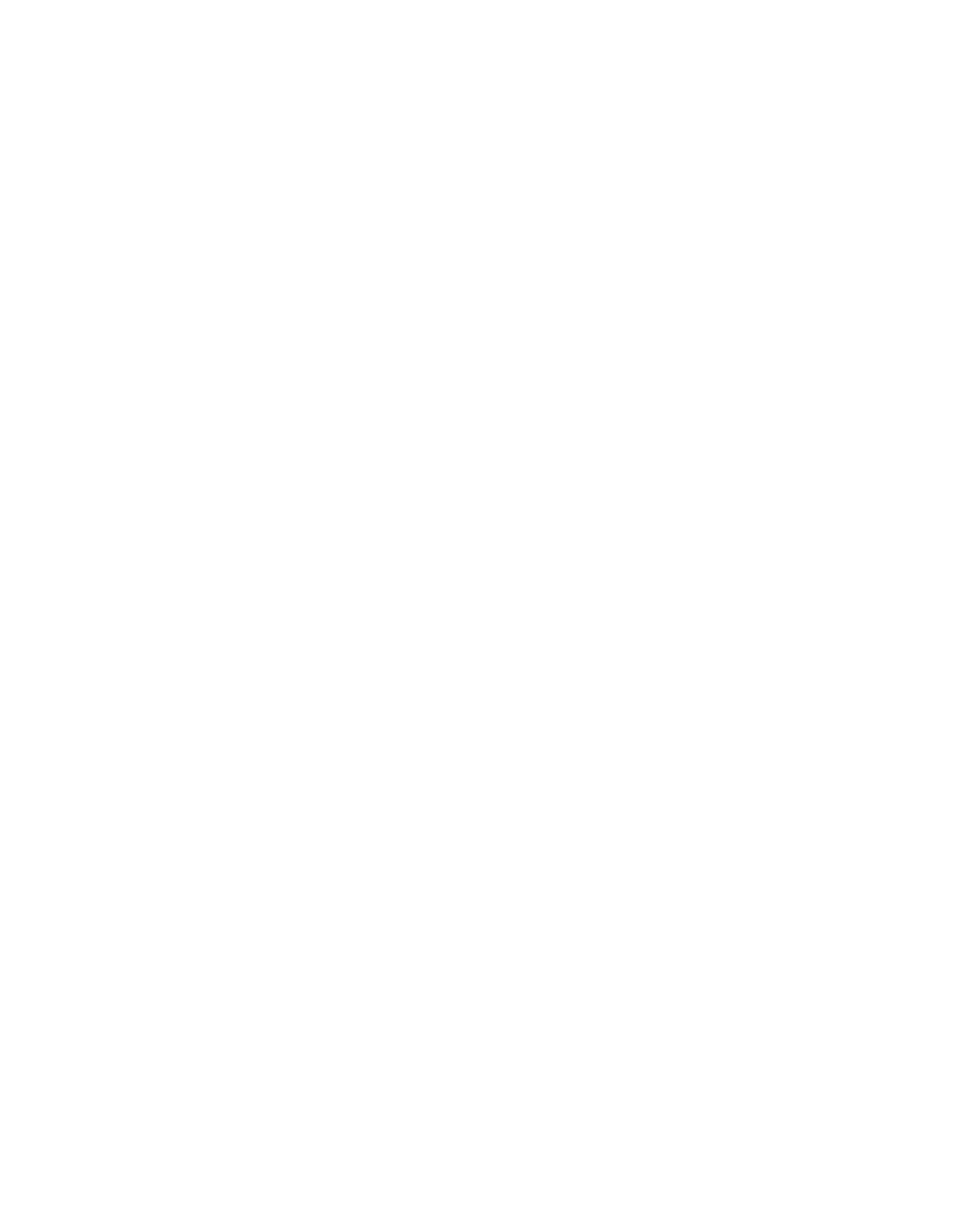# **HealthPartners Insurance Company**

Brian O'Shields President

Nancy L Evert

Nancy L. Evert **Secretary** 

**Group Insurance Certificate Medical Expense Benefits**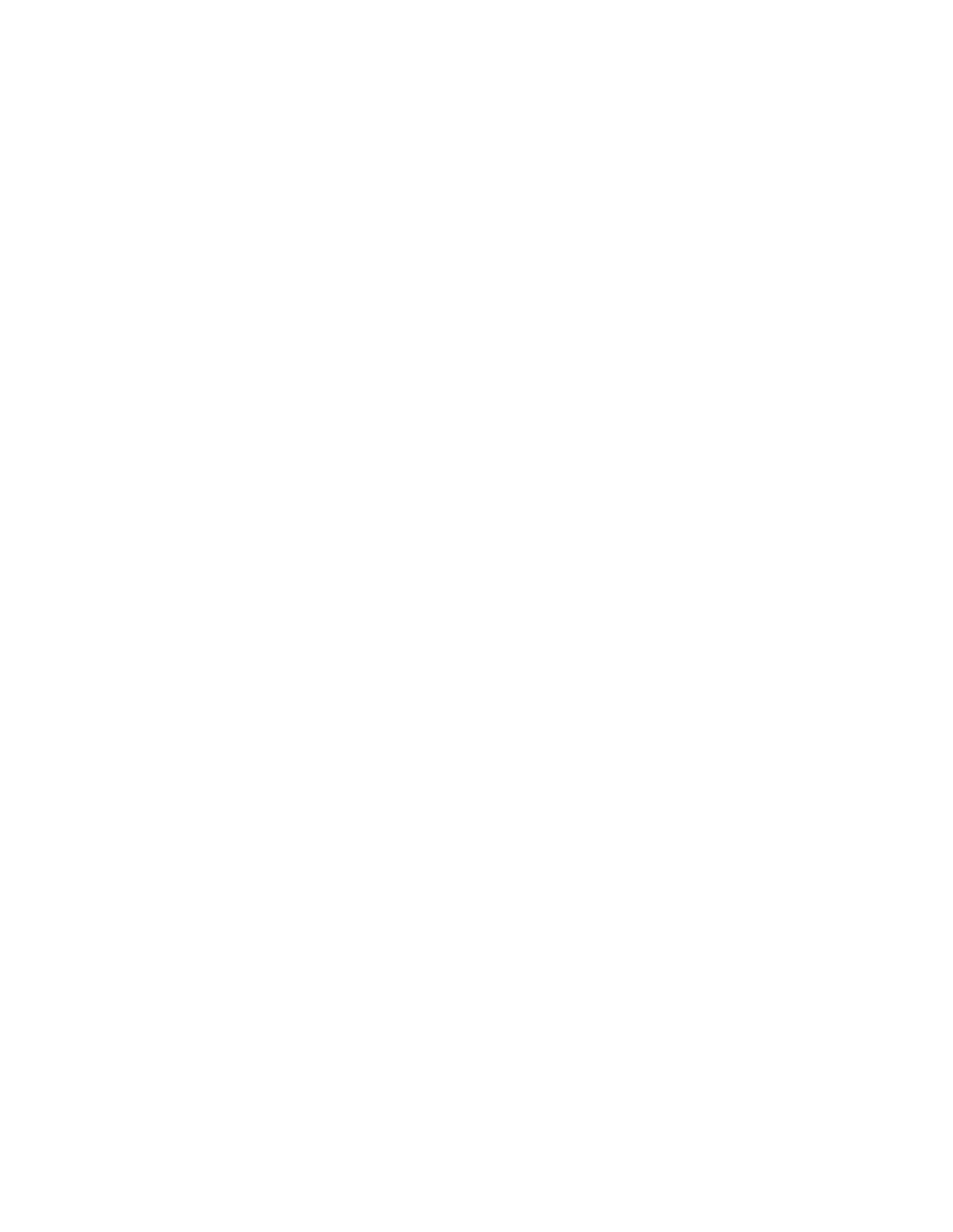# **TABLE OF CONTENTS**

| <b>Section</b> | Page |
|----------------|------|
|                |      |
|                |      |
|                |      |
|                |      |
|                |      |
|                |      |
|                |      |
|                |      |
|                |      |
|                |      |
|                |      |
|                |      |
|                |      |
|                |      |
|                |      |
|                |      |
|                |      |
|                |      |
|                |      |
|                |      |
|                |      |
|                |      |
|                |      |
|                |      |
|                |      |
|                |      |
|                |      |
|                |      |
|                |      |
|                |      |
|                |      |
|                |      |
|                |      |
|                |      |
|                |      |
|                |      |
|                |      |
|                |      |
|                |      |
|                |      |
|                |      |

# **BENEFITS CHART**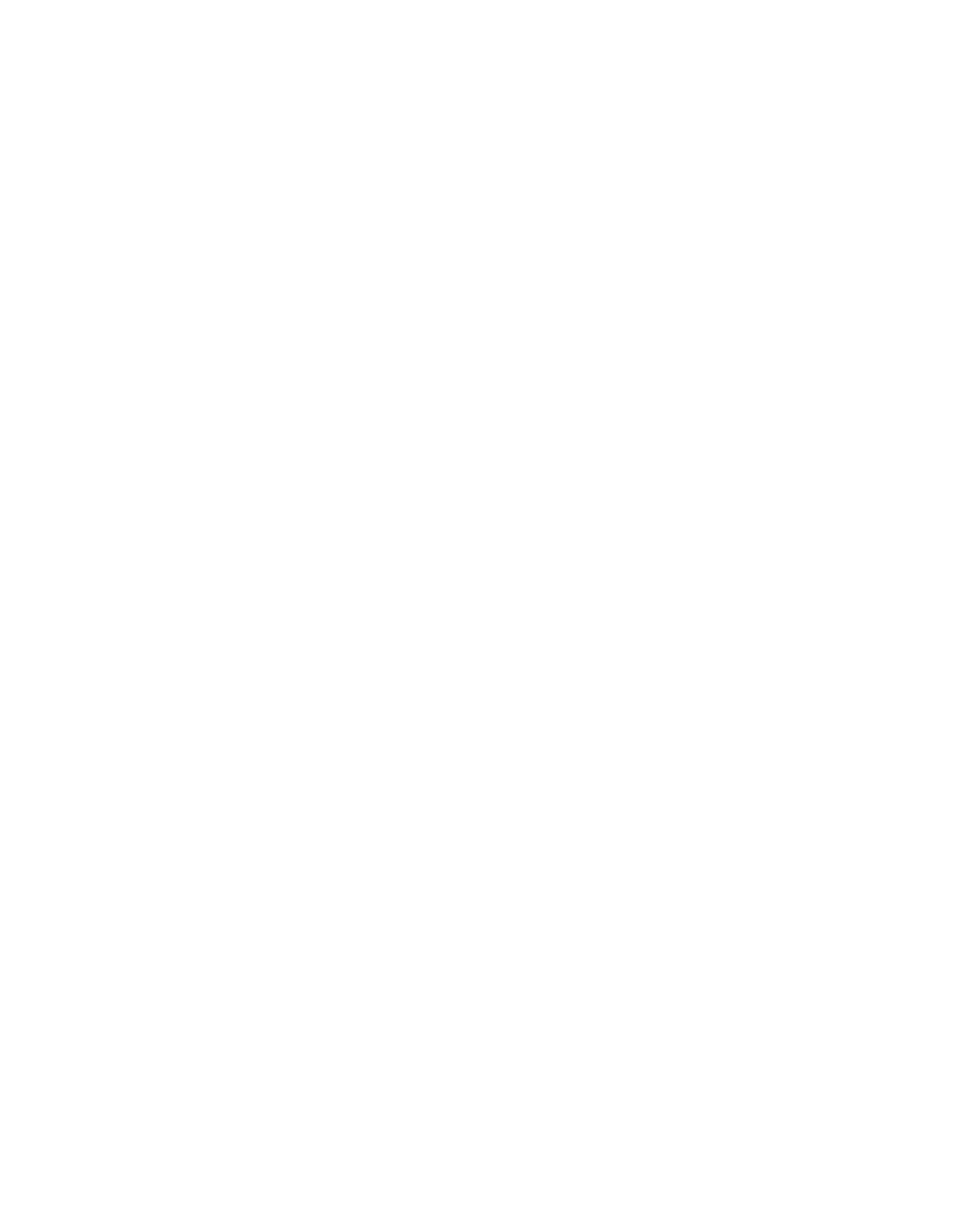# **MISSION**

# *TO IMPROVE HEALTH AND WELL BEING IN PARTNERSHIP WITH OUR MEMBERS, PATIENTS AND COMMUNITY.*

# <span id="page-6-0"></span>**ABOUT HEALTHPARTNERS INSURANCE COMPANY AND HEALTHPARTNERS**

**HealthPartners Insurance Company**. HealthPartners Insurance Company is the insurance company underwriting the benefits described in this Certificate. HealthPartners Insurance Company is a part of the HealthPartners family of related organizations. When used in this Certificate, "we", "us" or "our" has the same meaning as "HealthPartners Insurance Company".

**HealthPartners, Inc. (HealthPartners).** HealthPartners is a non-profit corporation which is licensed by the State of Minnesota as a Health Maintenance Organization (HMO). HealthPartners administers the benefits described in this Certificate. HealthPartners is the parent company of a family of related organizations and provides administrative services for HealthPartners Insurance Company.

**The coverage described in this Certificate and the Benefits Chart may not cover all your health care expenses. Read this Certificate carefully to determine which expenses are covered.**

# <span id="page-6-1"></span>**IMPORTANT CONSUMER INFORMATION**

- You have the right to a grace period of 31 days for each enrollment payment due, when falling due after the first enrollment payment, during which period the plan shall continue in force.
- Insureds on Medicare have the right to voluntarily disenroll from HealthPartners Insurance Company and the right not to be requested or encouraged to disenroll, except in circumstances specified in federal law.
- Insureds on Medicare have the right to a clear description of nursing home and home care benefits covered by HealthPartners Insurance Company.
- Certain services or medical or dental supplies are not covered. Read this Certificate for a detailed explanation of all exclusions.
- You may continue coverage under certain circumstances. Read this Certificate for a description of your continuation rights.
- Your coverage may be cancelled by you or us only under certain conditions. Read this Certificate for the reasons for cancellation of coverage.

# <span id="page-6-2"></span>**TERMS AND CONDITIONS OF USE OF THIS CERTIFICATE**

- This document may be available in printed and/or electronic form.
- Only HealthPartners Insurance Company is authorized to amend this document.
- Any other alteration to a printed or electronic plan document is unauthorized.
- In the event of a conflict between printed or electronic plan documents, only the authorized plan document will govern.

HealthPartners Insurance Company and HealthPartners names and logos and all related products and service names, design marks and slogans are the trademarks of HealthPartners Insurance Company and HealthPartners or their related companies.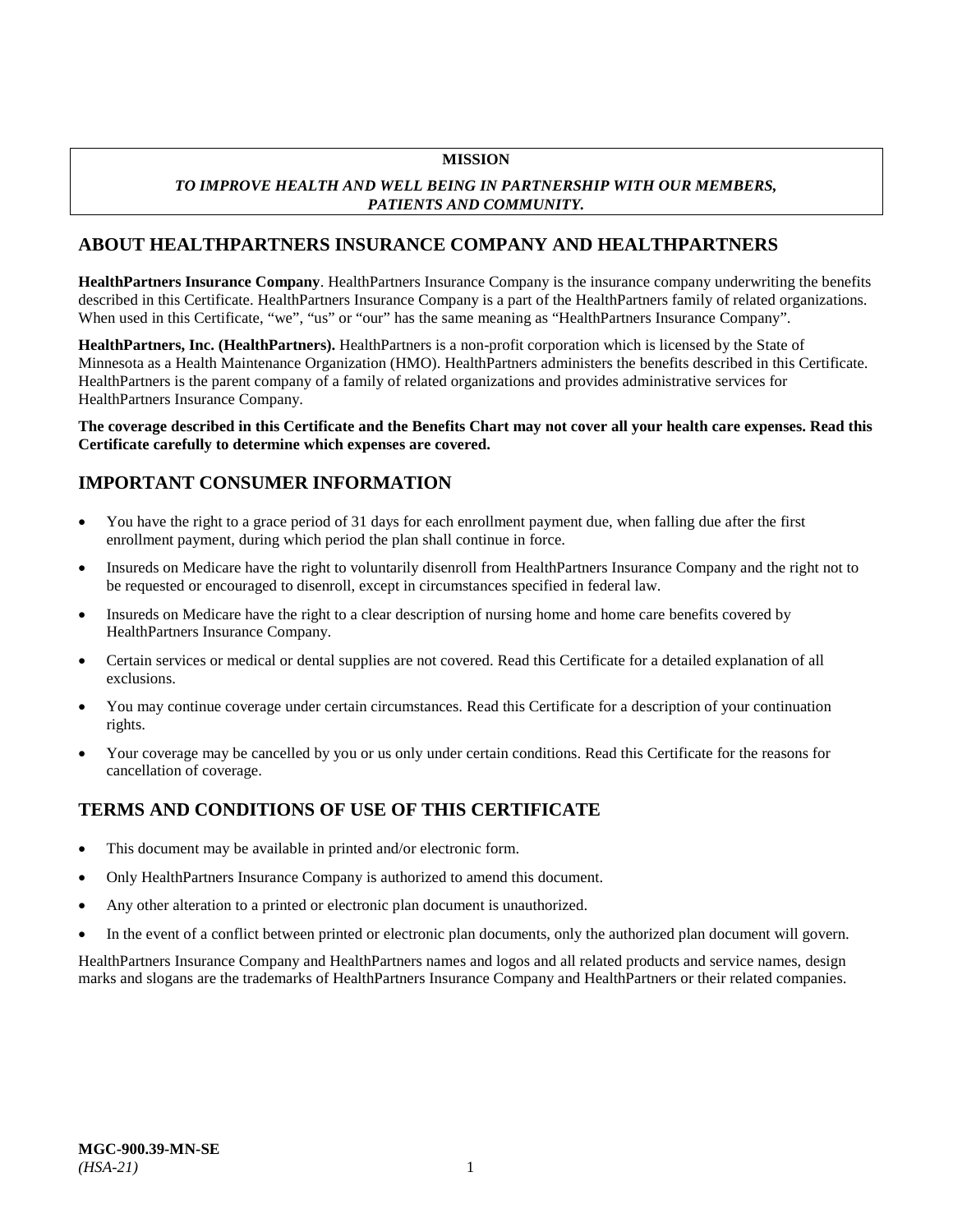# <span id="page-7-0"></span>**INTRODUCTION TO THE GROUP CERTIFICATE**

# <span id="page-7-1"></span>**GROUP CERTIFICATE**

This Group Certificate (this Certificate) is the enrollee's evidence of coverage, under the Group Policy issued by HealthPartners Insurance Company to the enrollee's group health plan sponsor. The Group Policy provides for the medical and dental coverage described in this Certificate. It covers the enrollee and the enrolled dependents (if any) as named on the enrollee's application. This Certificate replaces all certificates previously issued by us.

Under this Certificate, you have equal access to all health programs or activities without discrimination on the basis of sex or gender identity. We may not limit health services or impose additional cost sharing for services that are ordinarily or exclusively available to individuals of one sex, to a transgender individual based on the fact that the individual's sex assigned at birth, gender identity, or gender otherwise recorded is different from the one to which such health services are ordinarily or exclusively available.

# <span id="page-7-2"></span>**IDENTIFICATION CARD**

An identification card will be issued to you at the time of enrollment. You will be asked to present your identification card whenever you receive services. You may not permit anyone else to use your card to obtain care.

# <span id="page-7-3"></span>**ASSIGNMENT OF BENEFITS**

You may not in any way assign or transfer your rights or benefits under this Certificate. In addition, you may not, in any way assign or transfer your right to pursue any causes of action arising under the Plan including, but not limited to, causes of action for denial of benefits under the Plan.

# <span id="page-7-4"></span>**ENROLLMENT PAYMENTS**

This Certificate is conditioned on our regular receipt of enrollees' enrollment payments. The enrollment payments are made through the enrollee's group health plan sponsor, unless we have agreed to another payment method. Enrollment payments are based upon the certificate type and the number and status of any dependents enrolled with the enrollee.

Please refer to the most recent enrollment material for information regarding contributions to your plan which is hereby incorporated by this reference.

# <span id="page-7-5"></span>**BENEFITS**

This Certificate provides **Network Benefits** underwritten by HealthPartners Insurance Company, when you seek medical and dental services delivered by participating network providers.

This Certificate describes your Network Benefits and how to obtain covered services.

This Certificate provides **Non-Network Medical Expense Benefits (Non-Network Benefits),** underwritten by HealthPartners Insurance Company, for medical and dental services delivered by non-network providers.

This Certificate describes your Non-Network Benefits and how to obtain covered services.

When you access certain Network Benefits, the benefits may be applied toward your maximum benefit limits under Non-Network Benefits. When you access certain Non-Network benefits, the benefits may be applied toward your maximum benefit limits under the Network Benefits. See the Benefits Chart to determine which benefit limits apply to Network Benefits, and/or Non-Network Benefits. The limits are described following the benefit levels for these services.

**Second Opinions.** If you question a decision about medical or dental care, we cover a second opinion from another provider. If you are insured under this Certificate you may have access to certain additional benefits and discounts offered by or through an arrangement with HealthPartners from time to time.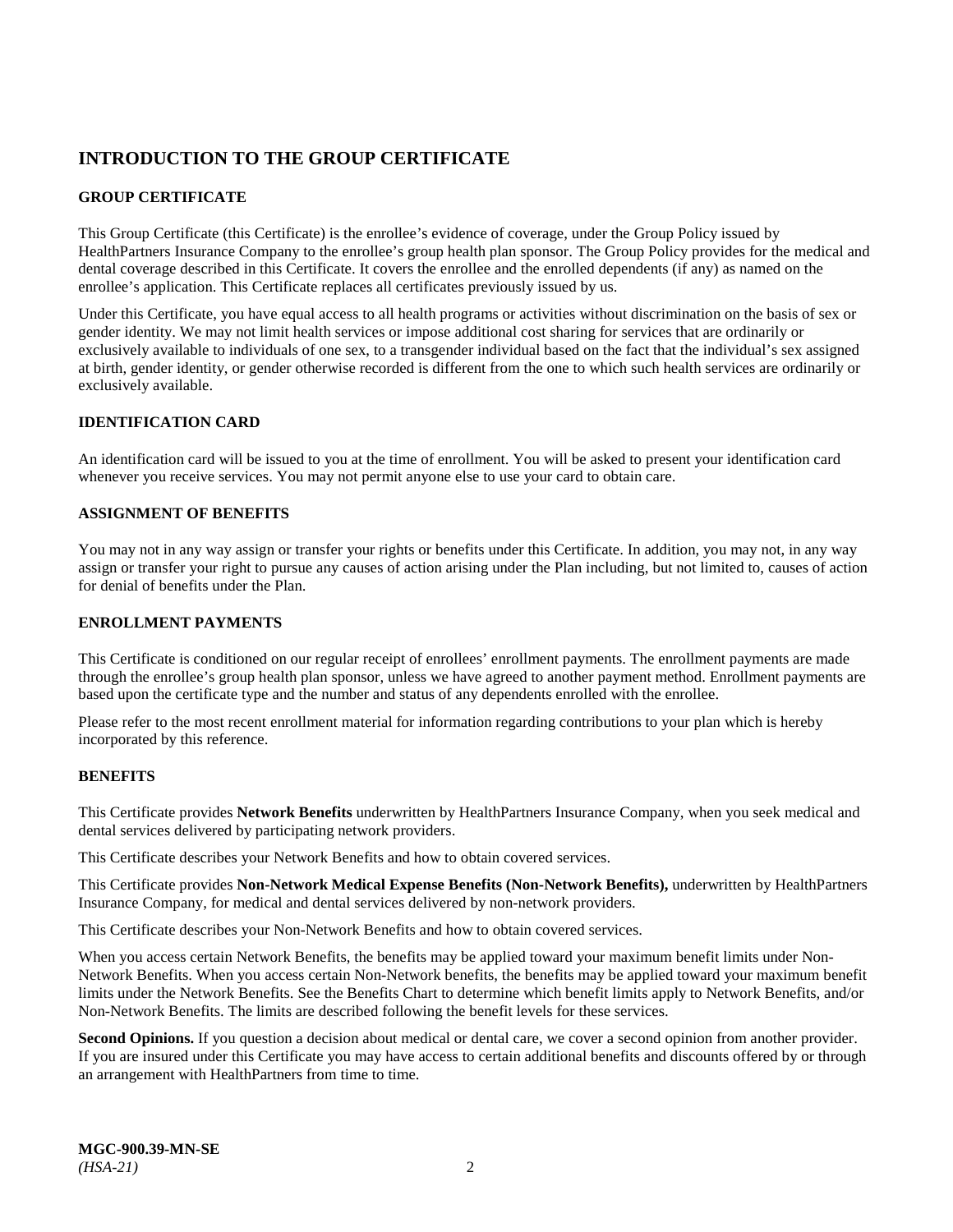# <span id="page-8-0"></span>**BENEFITS CHART**

Attached to this Certificate is a Benefits Chart, which is incorporated and fully made a part of this Certificate. It describes the amounts of payments and limits for the coverage provided under this Certificate. Refer to your Benefits Chart for the amount of coverage applicable to a particular benefit.

# <span id="page-8-1"></span>**AMENDMENTS TO THIS CERTIFICATE**

Amendments which we include with this Certificate or send to you at a later date are incorporated and fully made a part of this Certificate.

# <span id="page-8-2"></span>**GROUP POLICY**

The HealthPartners Insurance Company Group Policy combined with this Certificate, any Amendments, the group health plan sponsor's application, the individual applications of the enrollees and any other document referenced in the Group Policy constitute the entire contract between HealthPartners Insurance Company and the group health plan sponsor. This Group Policy is available for inspection at your group health plan sponsor's office or at HealthPartners Insurance Company's home office, at 8170 33rd Avenue South, P.O. Box 1309, Minneapolis, MN 55440-1309. The Group Policy is delivered in the State of Minnesota and governed by the laws thereof.

# <span id="page-8-3"></span>**CONFLICT WITH EXISTING LAW**

In the event that any provision of this Certificate is in conflict with Minnesota or federal law, only that provision is hereby amended to conform to the minimum requirements of the law.

# <span id="page-8-4"></span>**HOW TO USE THE NETWORK**

# **This provision contains information you need to know in order to obtain network benefits.**

This Certificate provides coverage for your services provided by our network of participating providers and facilities.

**Network Provider.** This is any one of the participating licensed physicians, dentists, mental and chemical health or other health care providers, facilities and pharmacies listed in your network directory, which has entered into an agreement with us to provide health care services to you.

**To see what physicians and other health care providers are in your network, log onto your "***my***HealthPartners" account at [healthpartners.com.](https://www.healthpartners.com/) If you need assistance locating a physician or other health care providers in your network, please contact Member Services.**

#### **Emergency care is available 24 hours a day, seven days a week.**

**Non-Network Providers.** These are licensed physicians, dentists, mental and chemical health or other health care providers, facilities and pharmacies not participating as network providers.

# **ABOUT THE NETWORK**

#### **To obtain Network Benefits for covered services, you must select and receive services from network providers.** There are limited exceptions as described in this Certificate.

# **Network. This is the network of participating network providers described in the network directory.**

**Continuity of Care.** In the event you must change your current primary care physician, specialty care physician or general hospital provider because that provider leaves the Network or because your employer changed health plan offerings, you may have the right to continue receiving services from your current provider for a period of time. Some services provided by nonnetwork providers may be considered a covered Network benefit for up to 120 days under this Certificate if you qualify for continuity of care benefits.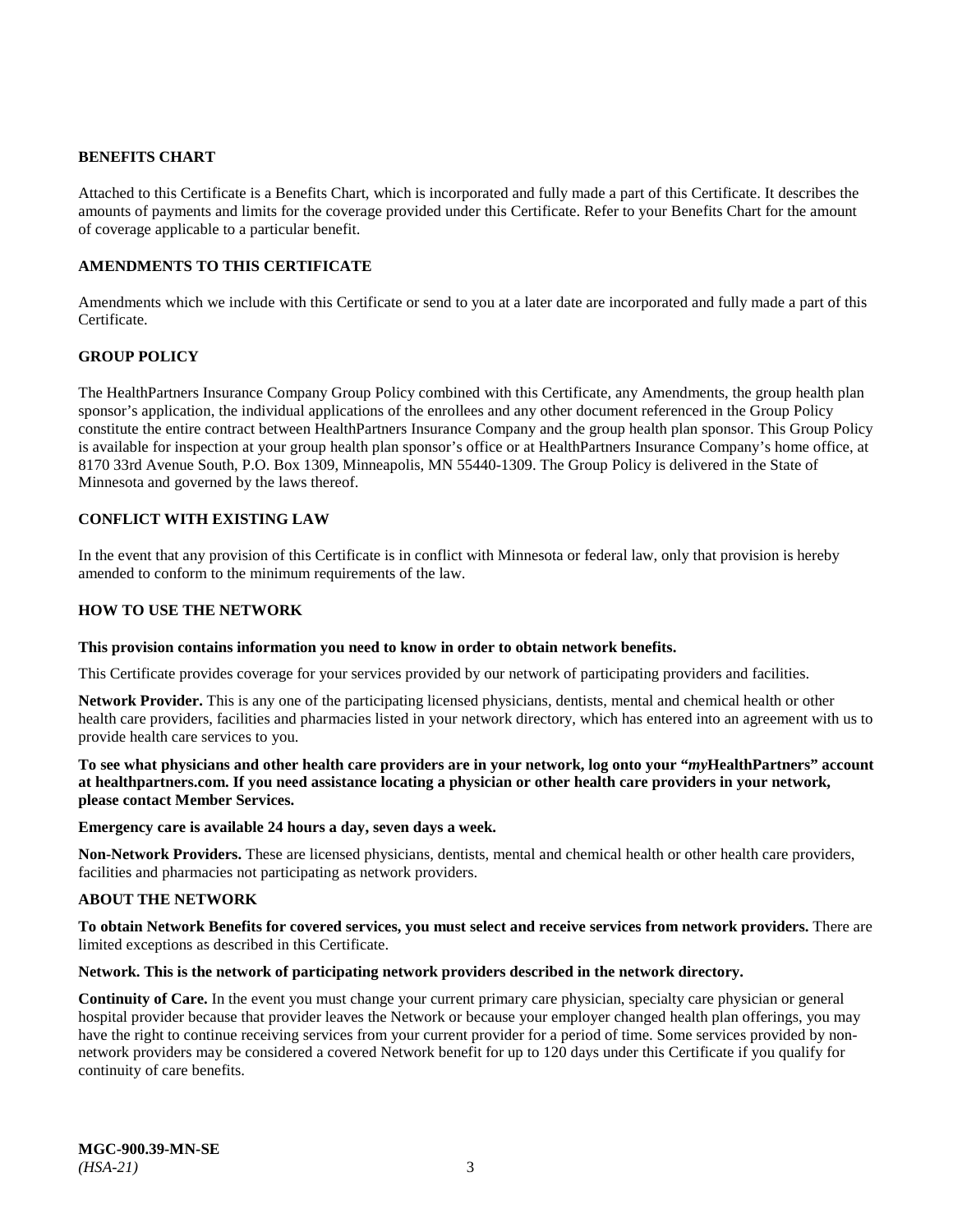Conditions that qualify for this benefit are:

- an acute condition:
- a life-threatening mental or physical illness;
- pregnancy beyond the first trimester of pregnancy;
- a physical or mental disability defined as an inability to engage in one or more major life activities, provided that the disability has lasted or can be expected to last for at least one year, or can be expected to result in death; or
- a disabling or chronic condition that is in an acute phase.

You may also request continuity of care benefits for culturally appropriate services or when we do not have a provider who can communicate with you directly or through an interpreter.

Terminally ill patients are also eligible for continuity of care benefits. Continuity of care may continue for the rest of the enrollee's life if a physician, advanced practice registered nurse, or physician assistant certifies that the enrollee has an expected lifetime of 180 days or less.

Call Member Services for further information regarding continuity of care benefits.

Your physician may be required to obtain prior authorization for certain services. Your physician will coordinate the prior authorization process for any services which must first be prior authorized. You may call the Member Services Department or log on to your "*my*HealthPartners" account at [healthpartners.com](https://www.healthpartners.com/hp/index.html) for a list of which services require your physician to obtain prior authorization.

You do not need a referral or prior approval from a primary care physician to see providers who specialize in obstetrics and gynecology as specified in Minnesota statute 62Q.52.

There is no referral requirement for services delivered by providers within your network. Your physician may be required to obtain prior authorization for certain services. Your physician will coordinate the prior authorization process for any services which must first be prior authorized. You may call our Member Services Department or log on to your "*my*HealthPartners" account a[t healthpartners.com](https://www.healthpartners.com/hp/index.html) for a list of which services require prior authorization. You also must obtain prior authorization from us to see non-network providers for the care delivered by non-network providers to be covered as HealthPartners Benefits.

Our medical or dental directors, or their designees, make coverage determinations of medical and dental necessity and make final authorization for certain covered services. Coverage determinations are based on established medical and dental policies, which are subject to periodic review and modification by the medical or dental directors.

When a prior authorization for a service is required, we will make an initial determination within 5 business days, provided that all information reasonably necessary to make a determination on the request has been made available to us.

When a prior authorization for an urgent service is required, we will make an initial determination within 48 hours after the initial request unless more time is required to ensure that our time for making a determination includes at least one business day.

If the enrollee or provider do not provide information necessary to make a determination on the request, we may make an adverse determination.

If the determination is made to authorize the service, we will notify your health care provider by telephone, by facsimile to a verified number or by electronic mail to a secure electronic mailbox.

When an adverse determination is made, notification must be provided within 5 business days of the receipt of the request by telephone, by facsimile to a verified number, or by electronic mail to a secure electronic mailbox to the attending health care professional and hospital or physician office as applicable.

Written notification with details of the denial will be sent to the hospital or physician office as applicable and attending health care professional. Written notification with details of the denial will be sent to the enrollee and may be sent by United States mail, facsimile to a verified number, or by electronic mail to a secure mailbox.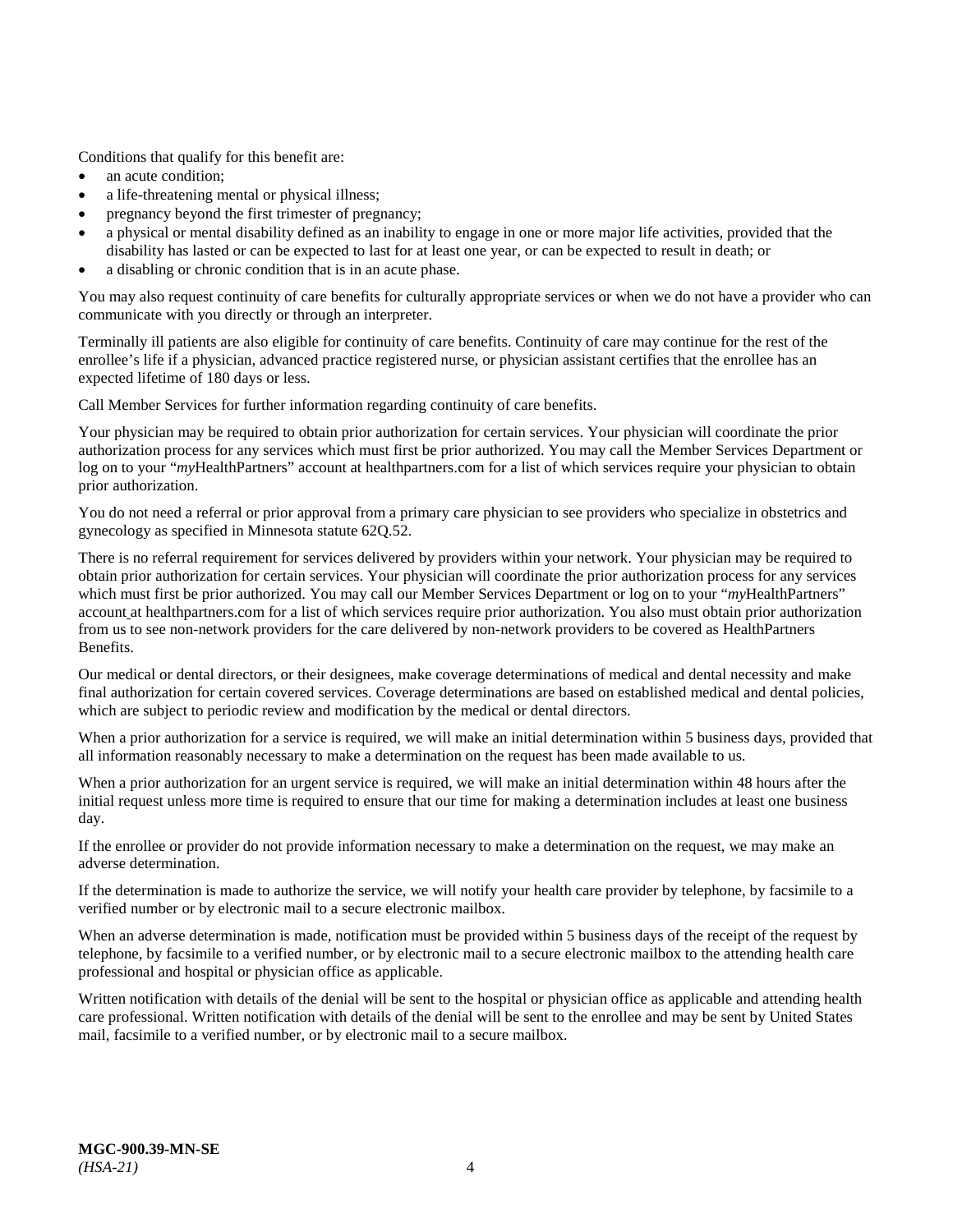If you want to request an expedited review, or have received an adverse determination and want to appeal that decision, you have a right to do so. If your complaint is not resolved to your satisfaction in the internal complaint and appeal process, you may request an external review under certain circumstances. Refer to the information regarding Appeals Involving Medical Necessity Determinations under "Disputes and Complaints" for a description of how to proceed.

Contracted convenience care clinics are designated on our website when you log on to your "*my*HealthPartners" account at [healthpartners.com.](https://www.healthpartners.com/hp/index.html) You must use a designated convenience care clinic to obtain the convenience care benefit detailed in the Benefits Chart.

Scheduled telephone care must be provided by a designated network provider.

Durable medical equipment and supplies must be obtained from or repaired by approved vendors.

Non-emergent, scheduled outpatient Magnetic Resonance Imaging (MRI) and Computed Tomography (CT) must be provided at a designated facility. Your physician or facility will obtain or verify authorization for these services with HealthPartners, as needed.

All services for the purpose of weight loss must be provided by a designated physician. Your physician will obtain or verify authorization for these services with HealthPartners, as needed.

Multidisciplinary pain management must be provided at designated facilities. Your physician or facility will obtain or verify authorization for these services from HealthPartners, as needed.

For Specialty Drugs that are self-administered, you must obtain the Specialty Drugs from a designated vendor to be covered as Network Benefits. Coverage is described in the Benefits Chart.

Call Member Services for more information on authorization requirements or approved vendors.

# <span id="page-10-0"></span>**DISCLOSURE OF PAYMENTS FOR HEALTH CARE SERVICES**

If you request information on the allowable payment that a provider has agreed to accept from us for services specified by you, we shall, at no cost to you, provide a good faith estimate of the amount within 10 business days of your request.

# <span id="page-10-1"></span>**STEP THERAPY OVERRIDE PROCESS**

If we require that you follow a step therapy protocol to get coverage of a specific drug, you may request to override this process if certain conditions apply. You can get more information on our step therapy protocols and requesting a step therapy override by calling Member Services or logging on to your "*my*HealthPartners" account at [healthpartners.com.](https://www.healthpartners.com/hp/index.html)

If a step therapy override request is denied by us, you or your prescribing health care provider, if designated by you, may appeal by using the complaint procedure under "Disputes and Complaints."

We shall respond to a step therapy override request or an appeal within five days of receipt of a complete request. In cases where exigent circumstances exist, we shall respond within 72 hours of receipt of a complete request.

If we do not respond within this timeline, the override request of appeal is granted and binding on us.

# <span id="page-10-2"></span>**UNAUTHORIZED PROVIDER SERVICES**

- 1. Except as provided in paragraph 3, unauthorized provider services occur when you receive services:
	- a. From a non-network provider at a network hospital or ambulatory surgical center, when the services are rendered:
		- (1.) Due to unavailability of a network provider;
		- (2.) By a non-network provider without your knowledge; or
		- (3.) Due to the need for unforeseen services arising at the time services are being rendered; or
	- b. From a network provider that sends your specimen from the network provider's practice setting to a non-network laboratory, pathologist, or other medical testing facility.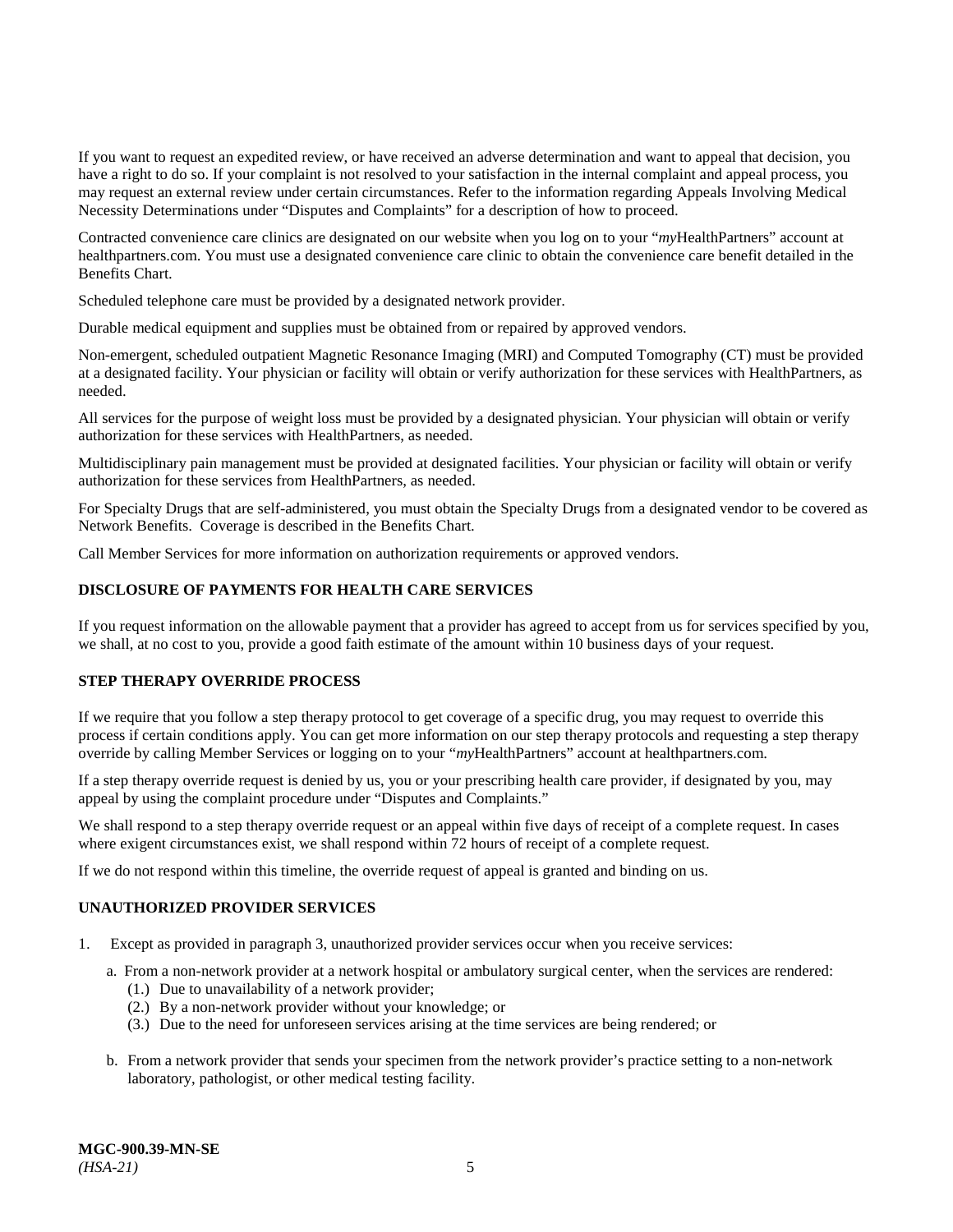- 2. Unauthorized provider services do not include emergency services as defined in Minnesota Statute 62Q.55, subdivision 3.
- 3. The services described in paragraph 1, clause (b) are not unauthorized provider services if you give advance written consent to the provider acknowledging that the use of a provider, or the services to be rendered, may result in costs not covered by the health plan.

Your financial responsibility for unauthorized provider services shall be the same cost-sharing requirements, including copayments, deductibles, coinsurance, coverage restrictions, and coverage limitations, as those applicable to services received from a network provider. A health plan company must apply your cost sharing amounts, including copayments, deductibles, and coinsurance, for non-network provider services to your annual out-of-pocket limit to the same extent payments to a participating provider would be applied.

# **PRIOR AUTHORIZATION OF SERVICES**

If we require prior authorization of a service, the following rules apply:

- If the service is ordered by a Network Provider, the Network Provider is responsible for prior authorizing the service with us. If the Network Provider does not prior authorize the service with us, we will cover the service with no reduction in benefits to you.
- If the service is ordered by a Non-Network Provider, you or the Non-Network Provider are responsible for prior authorizing the service with us. If you or the Non-Network Provider do not prior authorize the service with us, the service will be subject to a retrospective review to see if it meets the definition of medically necessary care. If it is determined to be medically necessary, it will be covered at the non-network benefit level. If it is determined to be not medically necessary, you will be responsible for the cost of the service.

If you received prior authorization for services under the prior plan, we will accept that prior authorization for the first sixty days of coverage under this plan.

You can find the list of services that require prior authorization at [healthpartners.com.](https://www.healthpartners.com/hp/index.html)

# <span id="page-11-0"></span>**ACCESS TO RECORDS AND CONFIDENTIALITY**

We comply with the state and federal laws governing the confidentiality and use of protected health information and medical or dental records. When your provider releases health information to us according to state law, we can use your protected health information when necessary, for certain health care operations, including: claims processing, including claims we make for reimbursement or subrogation; quality of care assessment and improvement; accreditation, credentialing, case management, care coordination and utilization management, disease management, premium rating, claims experience reporting to your employer or other health plan sponsor; (only upon certification by your employer or plan sponsor of the compliance of plan documents with the privacy requirements of the Health Insurance Portability and Accountability Act of 1996 ("HIPAA")), the evaluation of potential or actual claims against us, auditing and legal services, and other access and use without further authorization if required by another law. When you enrolled for coverage, you authorized our access to use your records as described in this paragraph, and this authorization remains in effect unless it is revoked.

# <span id="page-11-1"></span>**DEFINITIONS OF TERMS USED**

**Actively at Work.** This is the time period in which an enrollee is customarily performing all the regular duties of his/her occupation, at the usual place of employment or business, or at some location to which that employment requires travel. An enrollee is considered actively at work for the time period absent from work solely by reason of vacation or holiday, if the enrollee was actively at work on the last preceding regular work day.

**Admission.** This is the medically necessary admission to an inpatient facility for the acute care of illness or injury.

**Adverse Determination.** This means a decision made by us or our designee relating to an admission, extension of stay, or health care service that is partially or wholly adverse to the enrollee, including a decision to deny an admission, extension of stay, or health care service on the basis that it is not medically necessary.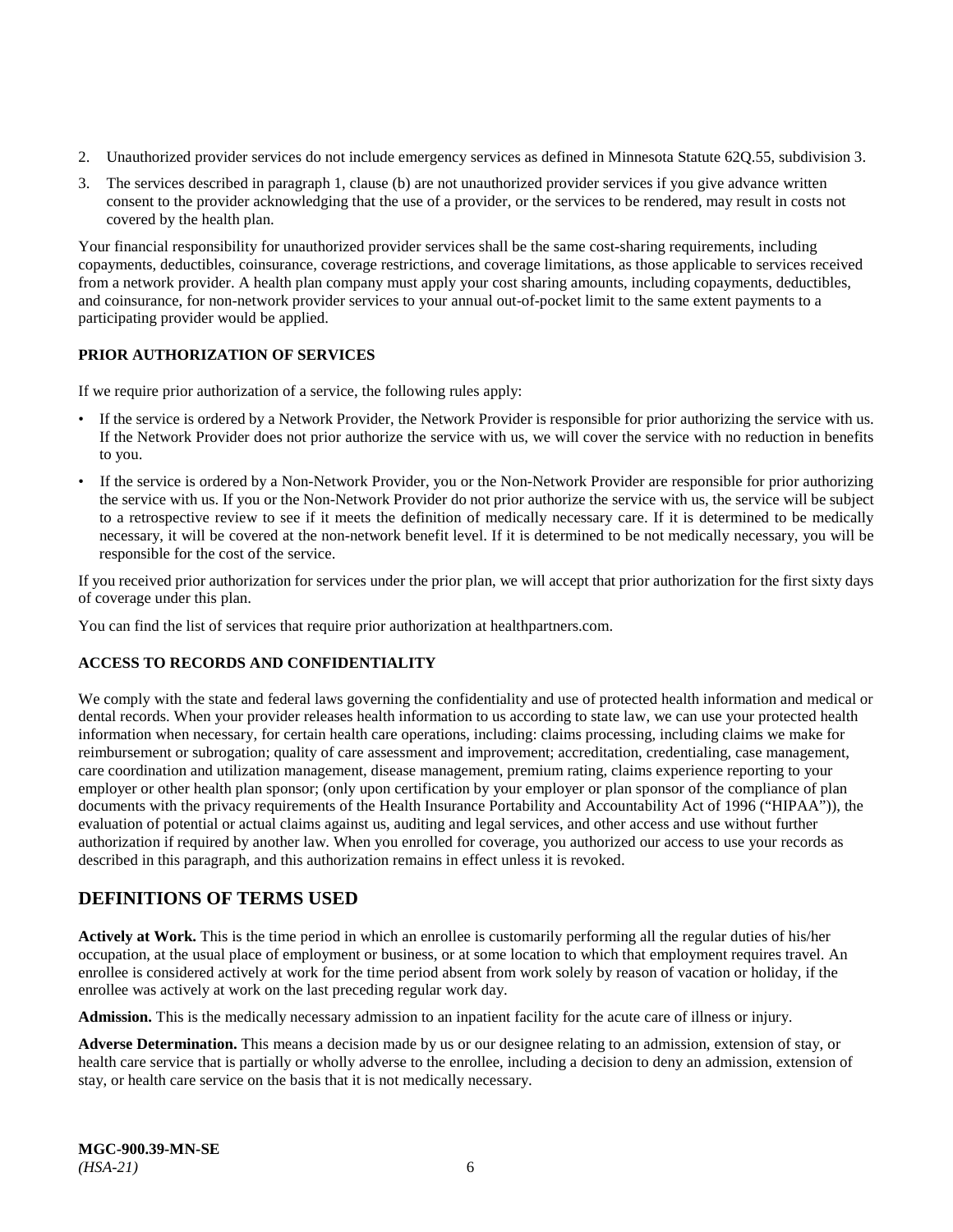**Authorized Representative.** This is a person appointed by you to act on your behalf in connection with an initial claim, an appeal of an adverse benefit determination, or both. To designate an authorized representative, you must complete and sign our "Appointment of Authorized Representative" form and return it to us. You should specify on the form the extent of the authorized representative's authority. This form is available by logging on to your "*my*HealthPartners" account at [healthpartners.com.](http://www.healthpartners.com/)

**CareLineSM Service**. This is a service which employs a staff of registered nurses who are available by phone to assist in assessing need for medical or dental care, and to coordinate after-hours care, as covered in this Certificate.

**Clinically Accepted Medical Services.** These are techniques or services that have been determined to be effective for general use, based on risk and medical implications. Some clinically accepted techniques are approved only for limited use, under specific circumstances.

**Convenience Clinic.** This is a clinic that offers a limited set of services and does not require an appointment.

**Cosmetic Surgery.** This is surgery to improve or change appearance (other than reconstructive surgery), which is not necessary to treat a related illness or injury.

**Covered Service.** This is a specific medical or dental service or item, which is medically necessary or dentally necessary and covered by us, as described in the Benefits Chart.

**Custodial Care.** This is supportive services focusing on activities of daily life that do not require the skills of qualified technical or professional personnel, including but not limited to, bathing, dressing and feeding.

**Dentally Necessary Care.** This is care which is limited to diagnostic testing, treatment, and the use of dental equipment and appliances which, in the judgment of a dentist, is required to prevent deterioration of dental health, or to restore dental function. Your general health condition must permit the necessary procedure(s). Decisions about dental necessity are made by the HealthPartners Dental Director or his or her designee.

**Eligible Dependents.** These are the persons shown below. Under this Certificate, a person who is considered an enrollee is not qualified as an eligible dependent. A person who is no longer an eligible dependent (as defined below) on an enrollee's Certificate may qualify for continuation of coverage within the group as provided in the "Continuation of Group Coverage" section of this Certificate.

- **1. Spouse.** This is an enrollee's current legal spouse. If both married spouses are covered as enrollees under this Certificate, only one spouse shall be considered to have any eligible dependents.
- **2. Child.** This is an enrollee's (a) natural or legally adopted child (effective from the date of the adoption or the date placed for adoption, whichever is earlier); (b) child for whom the enrollee or the enrollee's spouse is the legal guardian; (c) a child covered under a valid qualified medical child support order (as the term is defined under Section 609 of the Employee Retirement Income Security Act (ERISA) and its implementing regulations) which is enforceable against an enrollee\*; or (d) stepchild of the enrollee (that is, the child of the enrollee's spouse). In each case the child must be either under 26 years of age or a disabled dependent, as described below.
- \*(A description of the procedures governing qualified medical child support order determination can be obtained, without charge, from us.)
- **3. Qualified Grandchild.** This is a covered grandchild of an enrollee or an enrollee's spouse who resides with and is financially dependent on the covered grandparent. The grandchild must be either under 26 years of age or a disabled dependent, as described below.
- **4. Disabled Child.** This Certificate covers disabled children. A disabled child is a child who is and continues to be both (a) incapable of self-sustaining employment by reason of developmental disability, mental illness or disorder, or physical disability and (b) chiefly dependent upon the employee for support and maintenance, provided proof of such incapacity and dependency is furnished to us by the employee within 31 days of the child's attainment of the limiting age and subsequently as may be required by us, but not more frequently than annually after the two-year period following the child's attainment of the limiting age. Any notice regarding termination of coverage due to attainment of the limiting age will notify you of this right.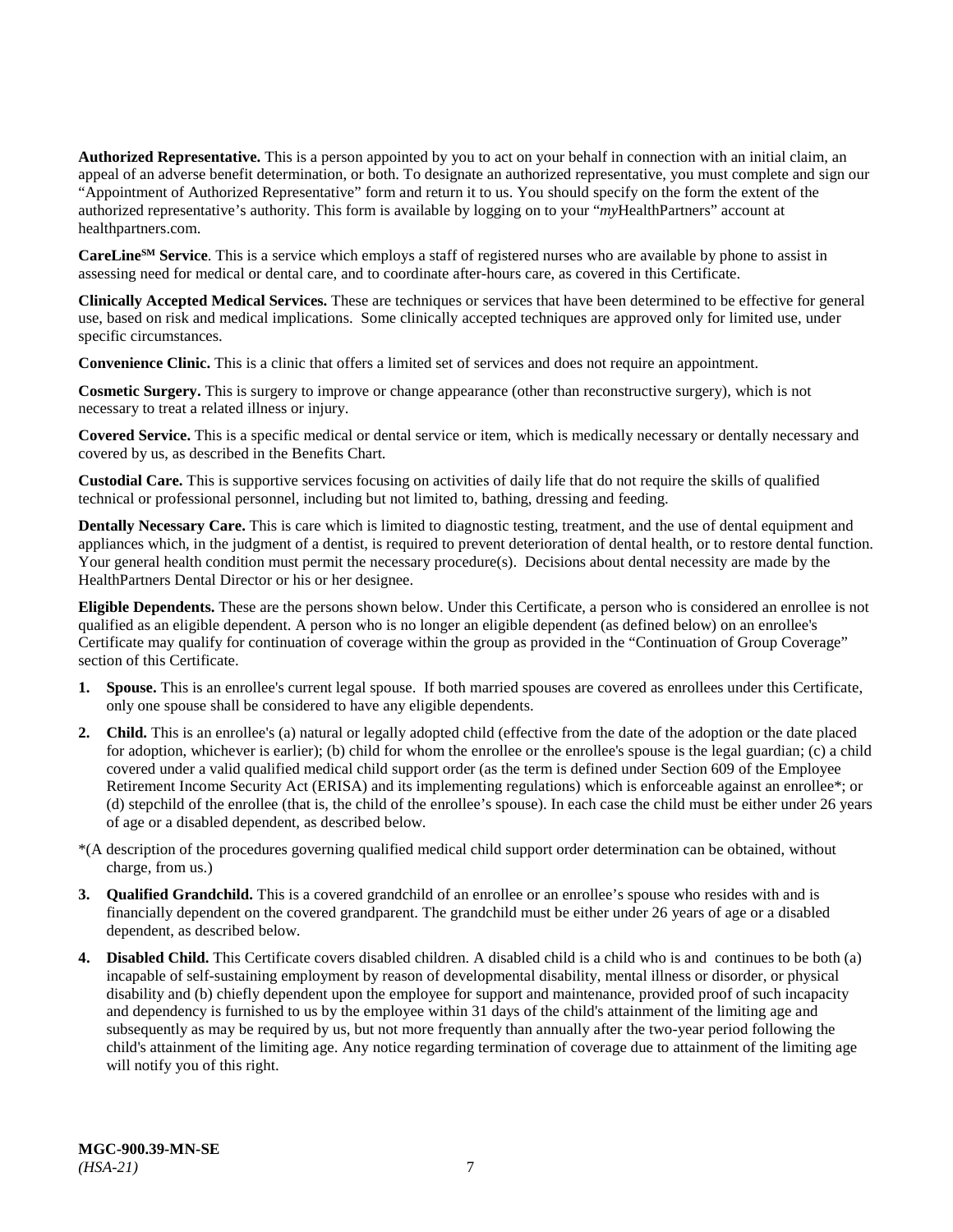**5. Disabled Dependent.** This Certificate covers disabled dependents. A disabled dependent is a person who is and continues to be both: (a) incapable of self-sustaining employment by reason of developmental disability, mental illness or disorder, or physical disability; and (b) chiefly dependent upon you for support and maintenance. Disabled dependents are not subject to any pre-existing condition limitations, or insurability, eligibility, or health underwriting approval.

**Emergency Accidental Dental Services.** These are services required immediately, because of a dental accident.

**Emergency Health Care Service.** This means a health care service necessary to treat a medical condition in which the absence of immediate medical attention could reasonably be expected to result in a condition described below:

- a medical condition manifesting itself by acute symptoms of sufficient severity (including severe pain) such that the absence of immediate medical attention could reasonably be expected to result in
	- o placing the health of the individual (or, with respect to a pregnant woman, the health of the woman or her unborn child) in serious jeopardy,
	- o serious impairment to bodily functions, or
	- o serious dysfunction of any bodily organ or part.

**Enrollee.** This is a person who is eligible through the group health plan sponsor's Group Policy, applies and is accepted by us for coverage under this Certificate.

**Enrollment Date.** This is the first day of coverage under this Certificate, or the first day of the waiting period, if earlier.

**Facility.** This is a licensed medical center, clinic, hospital, skilled nursing care facility or outpatient care facility, lawfully providing a medical or dental service in accordance with applicable governmental licensing privileges and limitations.

**Group Health Plan Sponsor.** This is the purchaser of this Certificate's group medical coverage, which covers the enrollee and any eligible dependents.

**Habilitative Care.** This is speech, physical or occupational therapy which is rendered for congenital, developmental or medical conditions which have significantly limited the successful initiation of normal speech and motor development. To be considered habilitative, measurable functional improvement and measurable progress must be made toward achieving functional goals, within a predictable period of time toward an insured's maximum potential ability.

**Health Care Provider (Provider).** This is any licensed non-physician (excluding naturopathic providers), including a podiatrist, optometrist or chiropractor, lawfully performing a medical or dental service within the scope of his or her license and in accordance with applicable governmental licensing privileges and limitations, who renders direct patient care as covered in this Certificate.

**Health Care Service.** This means:

- a health care procedure, treatment, or service provided by a health care facility or a physician office;
- a health care procedure, treatment, or service provided by a doctor of medicine, doctor of osteopathy, or other health professional within the scope of practice for that professional; or
- the provision of pharmaceutical products or services, medical supplies, or durable medical equipment.

**Home Hospice Program.** This is a coordinated program of home-based, supportive and palliative care, for terminally ill patients and their families, to assist with the advanced stages of an incurable disease or condition. The services provided are comfort care and are not intended to cure the disease or medical condition, or to prolong life, in accordance with an approved home hospice treatment plan.

**Hospital.** This is a licensed facility, lawfully providing medical services in accordance with governmental licensing privileges and limitations, and which is recognized as an appropriate facility by us. A hospital is not a nursing home, or convalescent facility.

**Illness.** This is a sickness or disease, including all related conditions and recurrences, requiring medically necessary treatment.

**Injury.** This is an accident to the body, requiring medical treatment.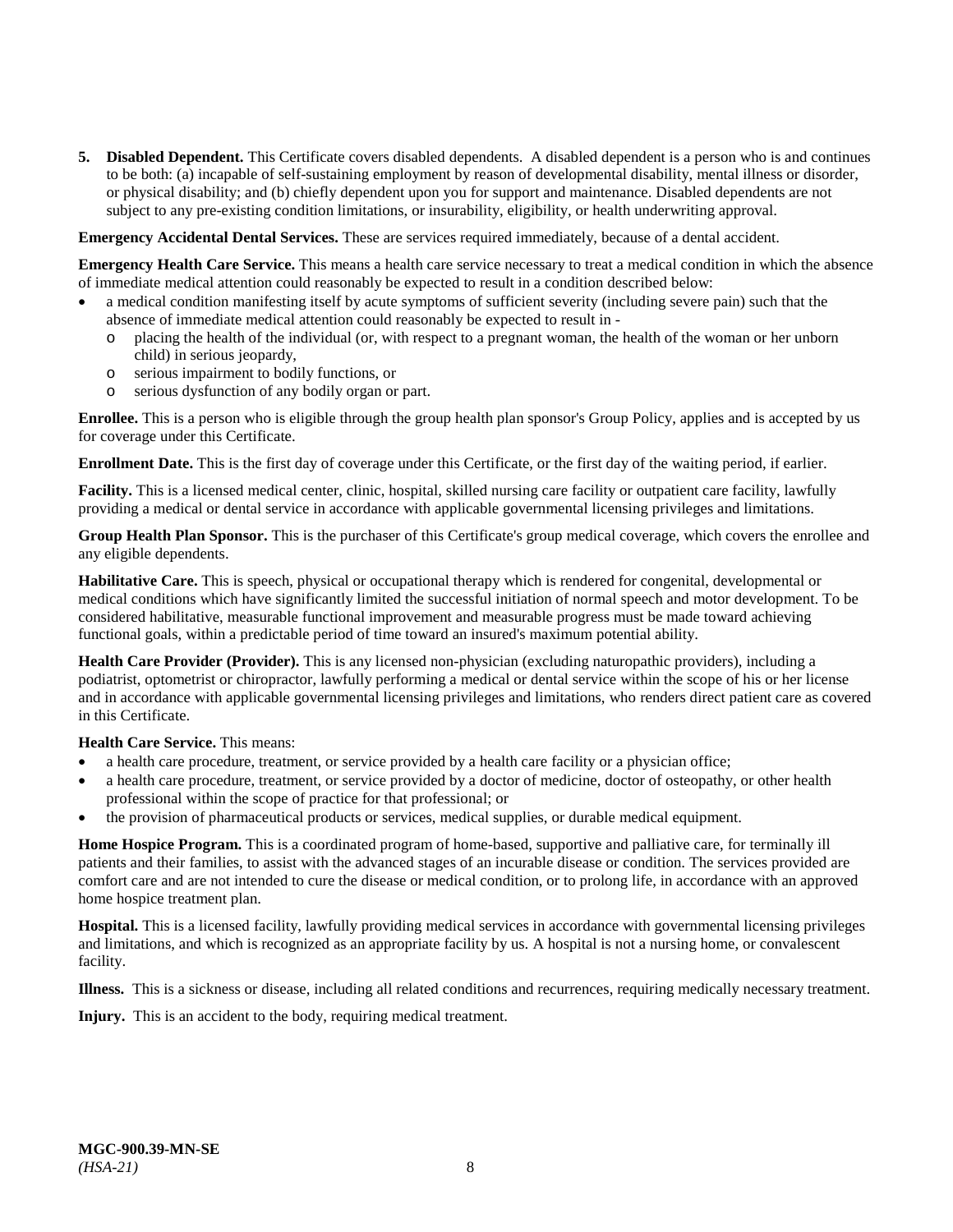**Inpatient.** This is a medically necessary confinement for acute care of illness or injury, other than in a hospital's outpatient department, where a charge for room and board is made by the hospital or skilled nursing facility. We cover a semi-private room, unless a physician recommends that a private room is medically necessary. In the event you choose to receive care in a private room under circumstances in which it is not medically necessary, our payment toward the cost of the room shall be based on the average semi-private room rate in that facility.

**Insured.** This is the enrollee covered for benefits under this Certificate, and all of his or her eligible and enrolled dependents. When used in this Certificate, "you" or "your" has the same meaning.

**Investigative.** As determined by us, a drug, device, medical, behavioral health or dental treatment is investigative if reliable evidence does not permit conclusions concerning its safety, effectiveness, or positive effect on health outcomes and will be considered investigative unless all of the following categories of reliable evidence are met:

- There is final approval from the appropriate government regulatory agency, if required. This includes whether a drug or device can be lawfully marketed for its proposed use by the United States Food and Drug Administration (FDA); and
- The drug or device or medical, behavioral health or dental treatment or procedure is not the subject of ongoing Phase I, II or III clinical trials; and
- The drug, device or medical, behavioral health or dental treatment or procedure is not under study and further studies are not needed (such as post-marketing clinical trial requirements) to determine maximum tolerated dose, toxicity, safety, effect on health outcomes or efficacy as compared to existing standard means of treatment or diagnosis; and
- There is conclusive evidence in major peer-reviewed medical journals demonstrating the safety, effectiveness and positive effect on health outcomes (the beneficial effects outweigh any harmful effects) of the service or treatment when compared to standard established service or treatment. Each article must be of well-designed investigations, using generally acceptable scientific standards that have been produced by nonaffiliated, authoritative sources with measurable results. Case reports do not satisfy this criterion. This also includes consideration of whether a drug is included in one of the standard reference compendia or "Major Peer Reviewed Medical Literature" (defined below) for use in the determination of a medically necessary accepted indication of drugs and biologicals used off-label as appropriate for its proposed use.

**Major Peer Reviewed Medical Literature.** This means articles from major peer reviewed medical journals that have recognized the drug or combination of drugs' safety and effectiveness for treatment of the indication for which it has been prescribed. Each article shall meet the uniform requirements for manuscripts submitted to biomedical journals established by the International Committee of Medical Journal Editors or be published in a journal specified by the United States Secretary of Health and Human Services pursuant to United States Code, title 42, section 1395x, paragraph (t), clause (2), item (B), as amended, as acceptable peer review medical literature. Each article must use generally acceptable scientific standards and must not use case reports to satisfy this criterion.

**Maintenance Care.** This is supportive services, including skilled or non-skilled nursing care, to assist you when your condition has not improved or has deteriorated significantly over a measurable period of time (generally a period of two months). Care may be determined to be maintenance care, regardless of whether your condition requires skilled medical care or the use of medical equipment.

**Medically Necessary Care.** This is health care services appropriate, in terms of type, frequency, level, setting, and duration, to the enrollee's diagnosis or condition, and diagnostic testing and preventive services. Medically necessary care must be consistent with generally accepted practice parameters as determined by health care providers in the same or similar general specialty as typically manages the condition, procedure, or treatment at issue and must:

- help restore or maintain your health; or
- prevent deterioration of your condition.

The fact that an authorized network, or non-network, provider prescribes treatment does not necessarily mean the treatment is covered under this Certificate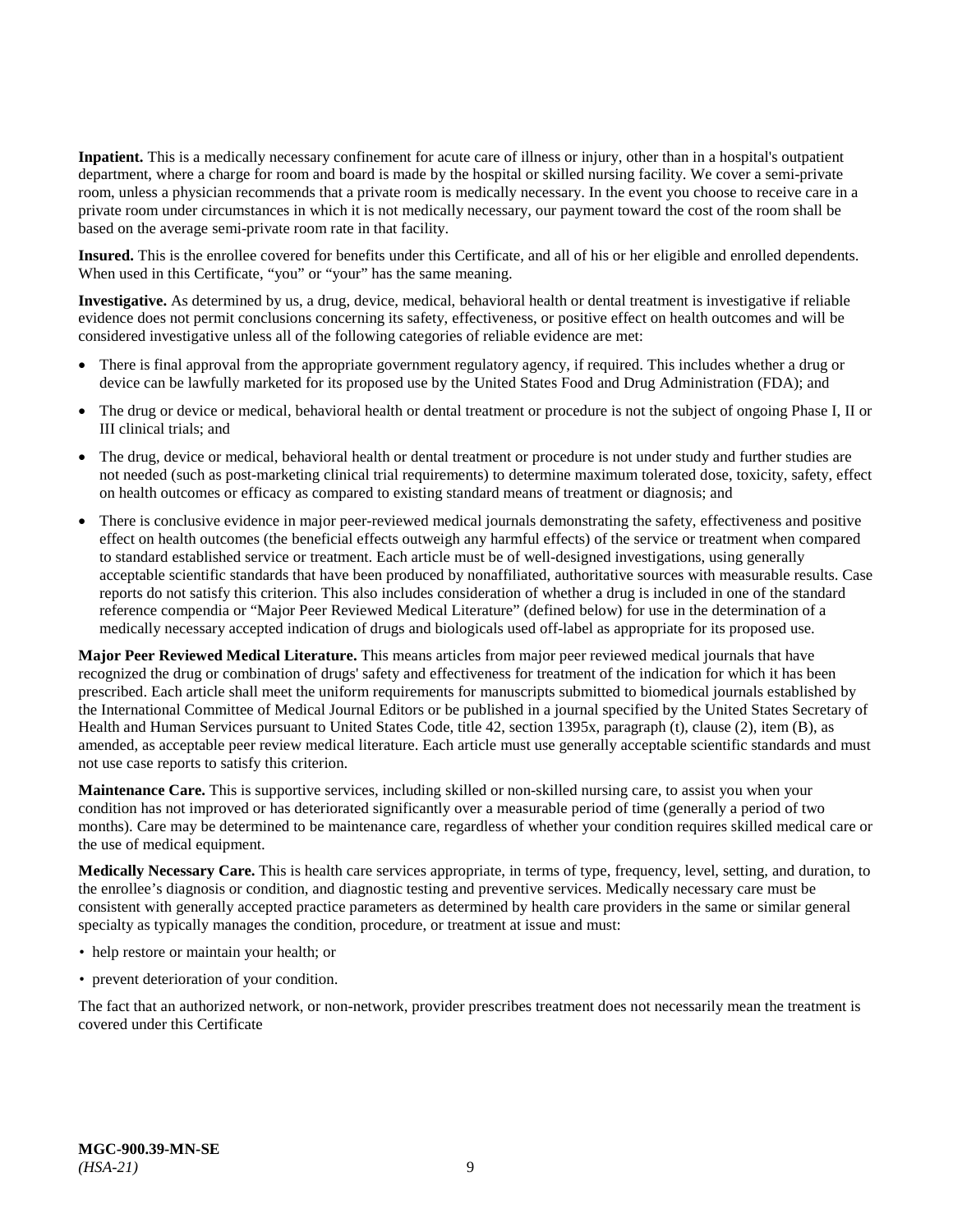**Medicare.** This is the federal government's health insurance program under Social Security Act Title XVIII. Medicare provides health benefits to people who are age 65 or older, or who are permanently disabled. The program has two parts: Part A and Part B. Part A generally covers the costs of hospitals and extended care facilities. Part B generally covers the costs of professional medical services. Both parts are subject to Medicare deductibles.

**Mental Health Professional.** This is a psychiatrist, psychologist, or mental health therapist licensed for independent practice, lawfully performing a mental or chemical health service in accordance with governmental licensing privileges and limitations, who renders mental or chemical health services, as covered in this Certificate. For inpatient services, these mental health professionals must be working under the order of a physician.

**Outpatient.** This is medically necessary diagnosis, treatment, services or supplies provided by a hospital's outpatient department, or a licensed surgical center and other ambulatory facility (other than in any physician's office).

**Physician.** This is a licensed medical doctor, or doctor of osteopathy, lawfully performing a medical service, in accordance with governmental licensing privileges and limitations, who renders medical or surgical care, as covered in this Certificate.

**Prescription Drug.** This is any medical substance for prevention, diagnosis or treatment of injury, disease or illness approved and/or regulated by the Federal Food and Drug Administration (FDA). It must (1) bear the legend: "Caution: Federal Law prohibits dispensing without a prescription" or "Rx Only"; and (2) be dispensed only by authorized prescription of any physician or legally authorized health care provider under applicable state law. Drugs that are newly approved by the FDA must be reviewed by HealthPartners Pharmacy and Therapeutics Committee. This process may take up to six months after market availability.

**Prior Authorization.** This means a determination by our medical or dental directors, or their designees, that an admission, extension of stay, or other health care service has been reviewed and that, based on the information provided, it satisfies our utilization review requirements. We will then pay for the covered benefit, provided the general exclusion provisions, and any deductible, copayment, coinsurance, or other policy requirements have been met.

**Reconstructive Surgery.** This is limited to reconstructive surgery, incidental to or following surgery, resulting from injury, illness or other disease of the involved part, or to correct a covered dependent child's congenital disease or anomaly which has resulted in a functional defect as determined by the attending physician.

**Rehabilitative Care.** This is a restorative service, which is provided for the purpose of obtaining significant functional improvement, within a predictable period of time, (generally within a period of two months) toward a patient's maximum potential ability to perform functional daily living activities.

**Residential Behavioral Health Treatment Facility.** This is a facility licensed under state law for the treatment of mental health or substance use disorders and that provides inpatient treatment of those conditions by, or under the direction of, a physician. The facility provides continuous, 24-hour supervision by a skilled staff who are directly supervised by health care professionals. Skilled nursing and medical care are available each day. A residential behavioral health treatment facility does not, other than incidentally, provide educational or recreational services as part of its treatment program.

**Skilled Nursing Facility.** This is a licensed skilled nursing facility, lawfully performing medical services in accordance with governmental licensing privileges and limitations, and which is recognized as an appropriate facility by us, to render inpatient post-acute hospital and rehabilitative care and services to you when your condition requires skilled nursing facility care. It does not include facilities which provide treatment of mental or chemical health.

**Waiting Period.** This is, for a potential insured, the period that must pass before the insured is eligible, under the group health plan sponsor's eligibility requirements, for coverage under this Certificate.

# <span id="page-15-0"></span>**SERVICES NOT COVERED**

# **In addition to any other benefit exclusions, limitations or terms specified in this Certificate, we will not cover charges incurred for any of the following services, except as specifically described in the Benefits Chart:**

1. Treatment, procedures or services or drugs which are not medically or dentally necessary and/or which are primarily educational in nature or for your vocation, comfort, convenience, appearance, or recreation, including skills training.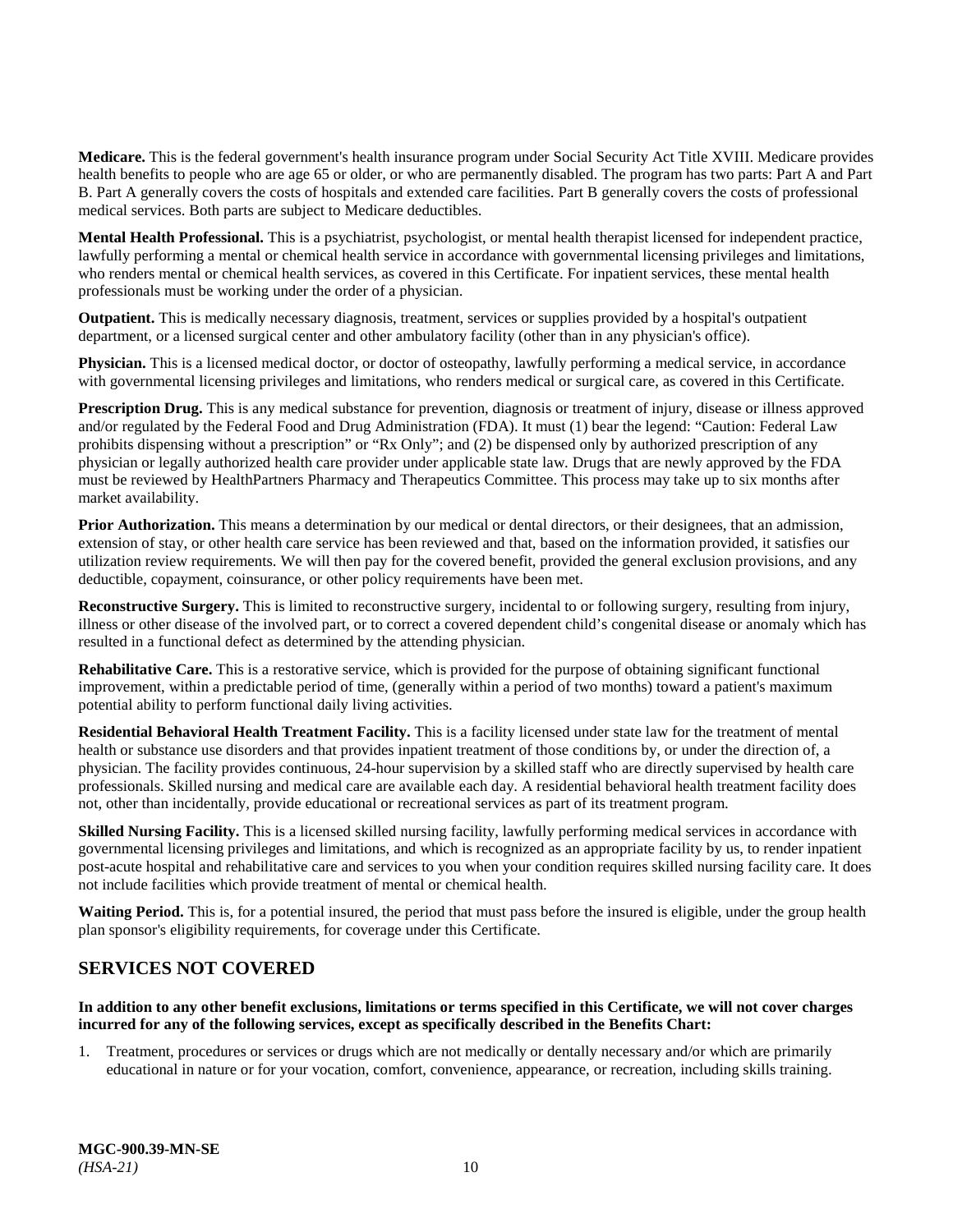- 2. Procedures, technologies, treatments, facilities, equipment, drugs and devices which are considered investigative, or otherwise not clinically accepted medical or dental services. We consider the following transplants to be investigative and do not cover them: surgical implantation of mechanical devices functioning as a permanent substitute for a human organ except as specified elsewhere in this Certificate, non-human organ implants and/or transplants not specifically listed in this Certificate. While complications related to an excluded transplant are covered, services which would not be performed but for the transplant, are not covered.
- 3. Intensive behavioral therapy treatment programs for the treatment of autism spectrum disorders, including Applied Behavior Analysis (ABA), Intensive Early Intervention Behavior Therapy (IEIBT), and Lovaas.
- 4. Rest and respite services and custodial care, except as respite services are specifically described in the Benefits Chart under the subsection "Home Hospice Services". This includes all services, medical equipment and drugs provided for such care.
- 5. Halfway houses, extended care facilities, including shelter services, correctional services, detention services, transitional services, group homes, foster care services and wilderness programs.
- 6. Foster care, adult foster care and any type of family child care provided or arranged by the local state or county.
- 7. Services associated with non-covered services, including, but not limited to, diagnostic tests, monitoring, laboratory services, drugs and supplies. This exclusion does not apply to medically necessary complications related to an excluded service if they would otherwise be covered under this Certificate.
- 8. Services from non-medically or non-dentally licensed facilities or providers and services outside the scope of practice or license of the individual or facility providing the service.
- 9. Cosmetic surgery, cosmetic services and treatments, including drugs, primarily for the improvement of your appearance or self-esteem, including, but not limited to, augmentation procedures, reduction procedures and scar revision. This exclusion does not apply to services for port wine stain removal, reconstructive surgery and emergency care required due to complications of cosmetic surgery.
- 10. Dental treatment, procedures or services not listed in the Benefits Chart.
- 11. Vocational rehabilitation and recreational or educational therapy. Recreation therapy is therapy provided solely for the purpose of recreation, including but not limited to: (a) requests for physical therapy or occupational therapy to improve athletic ability, and (b) braces or guards to prevent sports injuries.
- 12. Health services and certifications when required by third parties, including for purposes of insurance, legal proceedings, licensure and employment, and when such services are not preventive care or otherwise medically necessary, such as custody evaluations, vocational assessments, reports to the court, parenting assessments, risk assessments for sexual offenses, education classes for Driving Under the Influence (DUI)/Driving While Intoxicated (DWI) competency evaluations, and adoption studies. This exclusion does not apply to chemical dependency treatment for which coverage is required by Minnesota Statute 62Q.137.
- 13. Court ordered treatment, except as described in the Benefits Chart under the subsections "Mental Health Services" and "Office Visits for Illness or Injury" or as otherwise required by law.
- 14. Treatment of infertility, including but not limited to, office visits, laboratory and diagnostic imaging services and drugs for the treatment of infertility; assisted reproduction, including, but not limited to gamete intrafallopian tube transfer (GIFT), zygote intrafallopian tube transfer (ZIFT), intracytoplasmic sperm injection (ICSI), and/or in-vitro fertilization (IVF), and all charges associated with such procedures; reversal of sterilization; artificial insemination; and sperm, ova or embryo acquisition, retrieval or storage; however, we do cover office visits and consultations to diagnose infertility.
- 15. Services related to the establishment of surrogate pregnancy and fees for a surrogate. However, pregnancy and maternity services are covered for an insured under this Certificate including a surrogate pregnancy.
- 16. Routine foot care, unless the services meet our criteria for medically necessary care. Certain foot care is considered medically necessary for insureds that have been diagnosed with certain medical conditions such as diabetes mellitus. If you have questions about what is covered call Member Services
- 17. Vision correction surgeries such as keratotomy and keratorefractive surgeries, including LASIK surgery, except as specifically described in the medical coverage criteria.
- 18. Eyeglasses, contact lenses and their fitting, measurement and adjustment, except as specifically described in the Benefits Chart. This exclusion does not apply to pediatric eyewear.
- 19. Communication aids or devices: equipment to create, replace or augment communication abilities including, but not limited to, speech processors, receivers, communication boards, or computer or electronic assisted communication.
- 20. Hearing aids (implantable and external, including osseointegrated or bone anchored) and their fitting, except as specifically described in this Certificate. This exclusion does not apply to cochlear implants.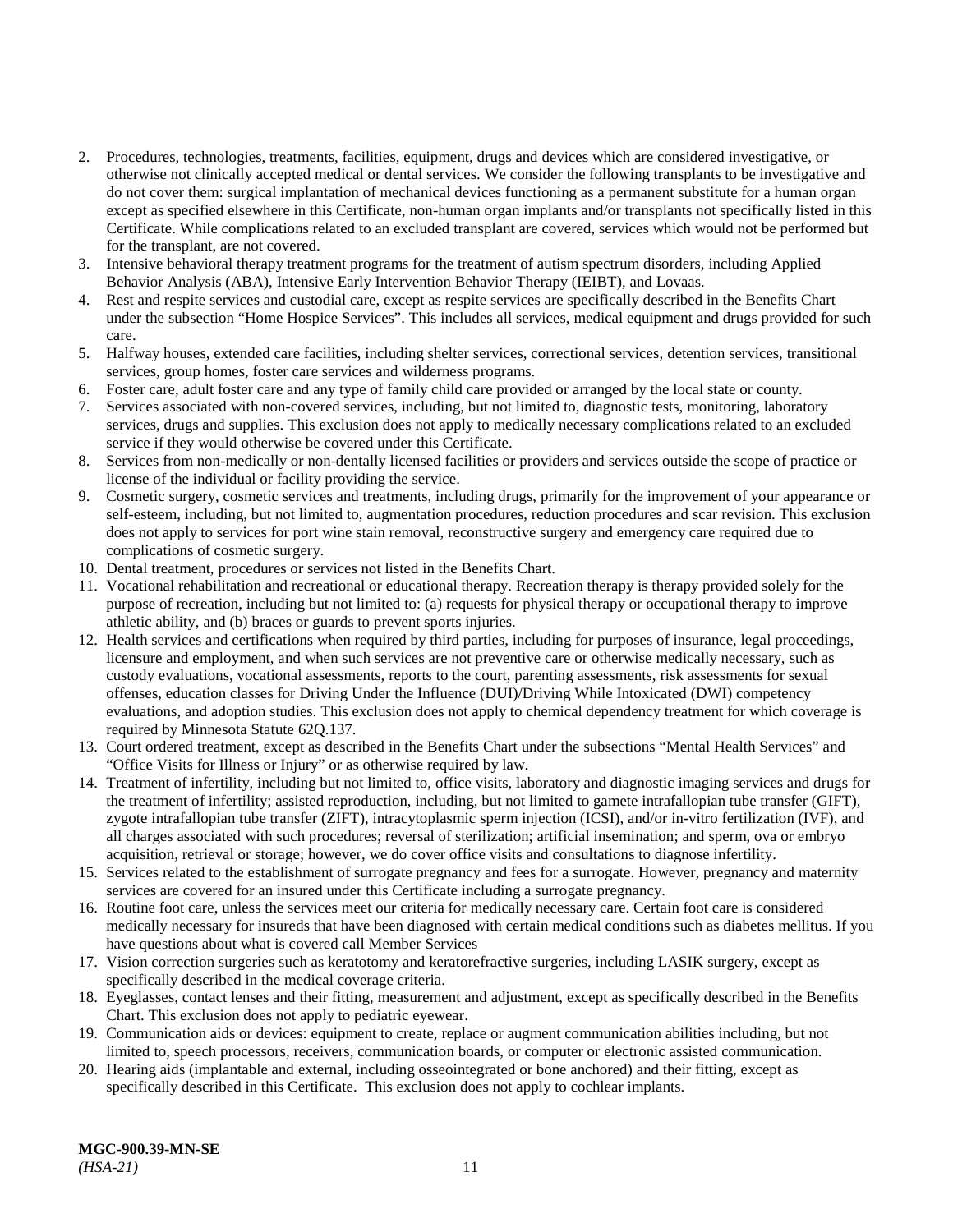- 21. Medical Food. Enteral feedings, unless they are the sole source of nutrition used to treat a life-threatening condition, nutritional supplements, over-the-counter electrolyte supplements and infant formula, except as required by Minnesota law. This exclusion does not apply to special dietary treatment for Phenylketonuria (PKU) if it is recommended by a physician or oral amino acid based elemental formula or other items if they meet HealthPartners medical coverage criteria.
- 22. Genetic counseling and genetics studies except when the results would influence a treatment or management of a condition or family planning decision. Our medical policies (medical coverage criteria) are available by calling Member Services, or logging on to your "*my*HealthPartners" account at [healthpartners.com.](https://www.healthpartners.com/hp/index.html)
- 23. Services provided by a family member of the enrollee, or a resident in the enrollee's home.
- 24. Religious counseling; marital/relationship counseling and sex therapy.
- 25. Private duty nursing services, except for training for ventilator-dependent persons as described in the Inpatient Hospital Services section of the Benefits Chart. This exclusion does not apply to Home Care Services if the insured is also covered under Medical Assistance under Minnesota chapter 256B to the extent that the services are covered under section 256B.0625, subdivision 7, with the exception of section 256B.0654, subdivision 4.
- 26. Services that are paid by other primary insurance coverage.
- 27. For Non-Network Benefits, the portion of a billed charge for an otherwise covered service by a provider, which is in excess of the usual and customary charges. We also do not cover charges or a portion of a charge which is either a duplicate charge for a service or charges for a duplicate service.
- 28. Charges for services (a) for which a charge would not have been made in the absence of insurance or health plan coverage, or (b) which you are not obligated to pay.
- 29. Provider and/or insured travel and lodging incidental to travel, regardless if it is recommended by a physician except as specified in the Transplant Travel Benefit section of the Benefits Chart.
- 30. Health club memberships.
- 31. Massage therapy for the purpose of comfort or convenience of the insured.
- 32. Replacement of prescription drugs, medications, equipment and supplies due to loss, damage or theft.
- 33. Autopsies, unless we request an autopsy to resolve a claim dispute.
- 34. Your plan does not provide Network Benefits for: services received from Non-Network providers; charges for transplants received at non-designated facilities; charges for Magnetic Resonance Imaging (MRI) and Computed Tomography (CT) received at non-designated facilities; charges for weight loss services provided by non-designated providers, except as described in this Group Certificate under "unauthorized provider services."
- 35. Accident related dental services if treatment is (1) provided to teeth which are not sound and natural, (2) to teeth which have been restored, (3) initiated beyond six months from the date of the injury, (4) received beyond the initial treatment or restoration, or (5) received beyond twenty-four months from the date of injury.
- 36. Nonprescription (over the counter) drugs or medications, including, but not limited to, vitamins, supplements, homeopathic remedies and non-FDA approved drugs, unless listed on the formulary drug list and prescribed by a physician or legally authorized health care provider under applicable state and federal law.
- 37. Charges for sales tax.
- 38. Charges for elective home births.
- 39. Professional services associated with substance abuse interventions. A "substance abuse intervention" is a gathering of family and/or friends to encourage a person covered under this certificate to seek substance abuse treatment.
- 40. Services provided by naturopathic providers.
- 41. Oral surgery to remove wisdom teeth, except as covered for an individual to the end of the month in which they turn 19 as specified in the pediatric dental amendment.
- 42. Acupuncture.
- 43. All drugs used for sexual dysfunction.
- 44. Orthognathic treatment or procedures and all related services, unless it is required to treat TMD, CMD, cleft lip and cleft palate, and it meets our medical coverage criteria.
- 45. Commercial weight loss programs and exercise programs, and all weight loss/bariatric surgery.
- 46. Treatment, procedures, or services or drugs which are provided when you are not covered under this Certificate.
- 47. Non-medical or non-dental administrative fees and charges including but not limited to medical or dental record preparation charges, appointment cancellation fees, after hours appointment charges, and interest charges.
- 48. Medical cannabis.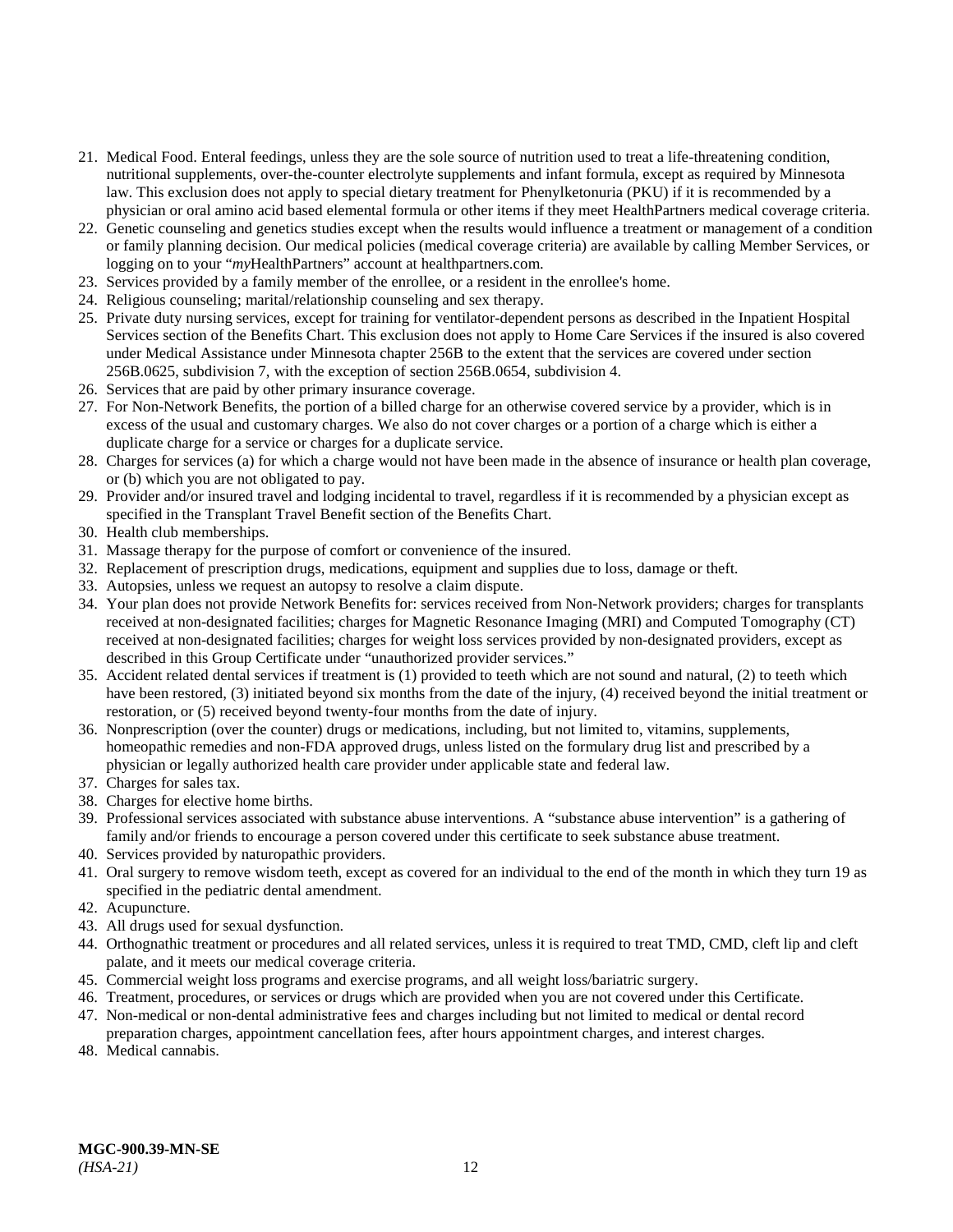- 49. Drugs on the Excluded Drug List. The Excluded Drug List includes select drugs within a therapy class that are not eligible for coverage. This includes drugs that may be excluded for certain indications. You can find our Excluded Drug List is available at [healthpartners.com.](https://www.healthpartners.com/hp/index.html) This exclusion does not apply to formulary exceptions for anti-psychotic drugs. See definition of Formulary in the Benefits Chart.
- 50. Drugs that are newly approved by the FDA until they are reviewed and approved by HealthPartners Pharmacy and Therapeutics Committee.
- 51. Hair prostheses (wigs), except as specifically described in the Benefits Chart.
- 52. Charges for phone, data, software or mobile applications/apps unless specifically described as covered in our medical coverage criteria for the device or service.

# <span id="page-18-0"></span>**DISPUTES AND COMPLAINTS**

# <span id="page-18-1"></span>**DETERMINATION OF COVERAGE**

Eligible services are covered only when medically or dentally necessary for the proper treatment of an insured. Our medical or dental directors, or their designees, make coverage determinations of medical or dental necessity, restrictions on access and appropriateness of treatment, and they make final authorization for covered services. Coverage determinations are based on established medical policies, which are subject to periodic review and modification by the medical or dental directors. Frequency limits, deductibles, copayments or coinsurance, or other maximums or limits for certain covered pediatric dental services may not apply for certain medical conditions if you meet specific coverage criteria set by our dental directors. Covered prescription drugs are based on requirements established by the HealthPartners Pharmacy and Therapeutics Committee, and are subject to periodic review and modification.

# <span id="page-18-2"></span>**COMPLAINTS**

**1. In General:** We have a complaint procedure to resolve claims and disputes between or on behalf of insureds, applicants and us. Complaints should be made in writing or orally. They may be medical or dental or non-medical or non-dental in nature, or may concern the provision of care, administrative actions, or claims related to this Certificate. Our insured complaint system is limited to insureds, applicants, former insureds, or anyone acting on behalf of an insured, applicant or former insured seeking to resolve a dispute which arose during their coverage or application for coverage.

# **2. Definitions:**

**Complaint**. This is any grievance by a complainant, as defined below, against us which has been submitted by a complainant and which is not under litigation. Examples of complaints are the scope of coverage for health care services; eligibility issues; denials, cancellations, or nonrenewals of coverage; administrative operations; and the quality, timeliness, and appropriateness of health care services provided. If the complaint is from an applicant, the complaint must relate to the application. If the complaint is from a former enrollee, the complaint must relate to services received during the time the individual was an enrollee.

**Complainant**. This is an enrollee, applicant, or former enrollee, or anyone acting on behalf of an enrollee, applicant or former enrollee, who submits a complaint.

# **3. Complaint and Appeal Process**

# **a. Complaints:**

A complainant may submit a complaint to the Member Services Department either in writing or orally. A written complaint will be considered a first level appeal under the appeal process described in paragraph b. The Member Services Department will make every effort to resolve the complaint. The Member Services Department will investigate the complaint and provide for informal discussions. If the oral complaint is not resolved to the complainant's satisfaction within 10 business days of receipt of the complaint, we will provide an appeal form to the complainant, which must be completed and returned to the Member Services Department for further consideration. We will offer to assist the complainant in completing this form. We will also offer to complete the form and mail it to the complainant for a signature.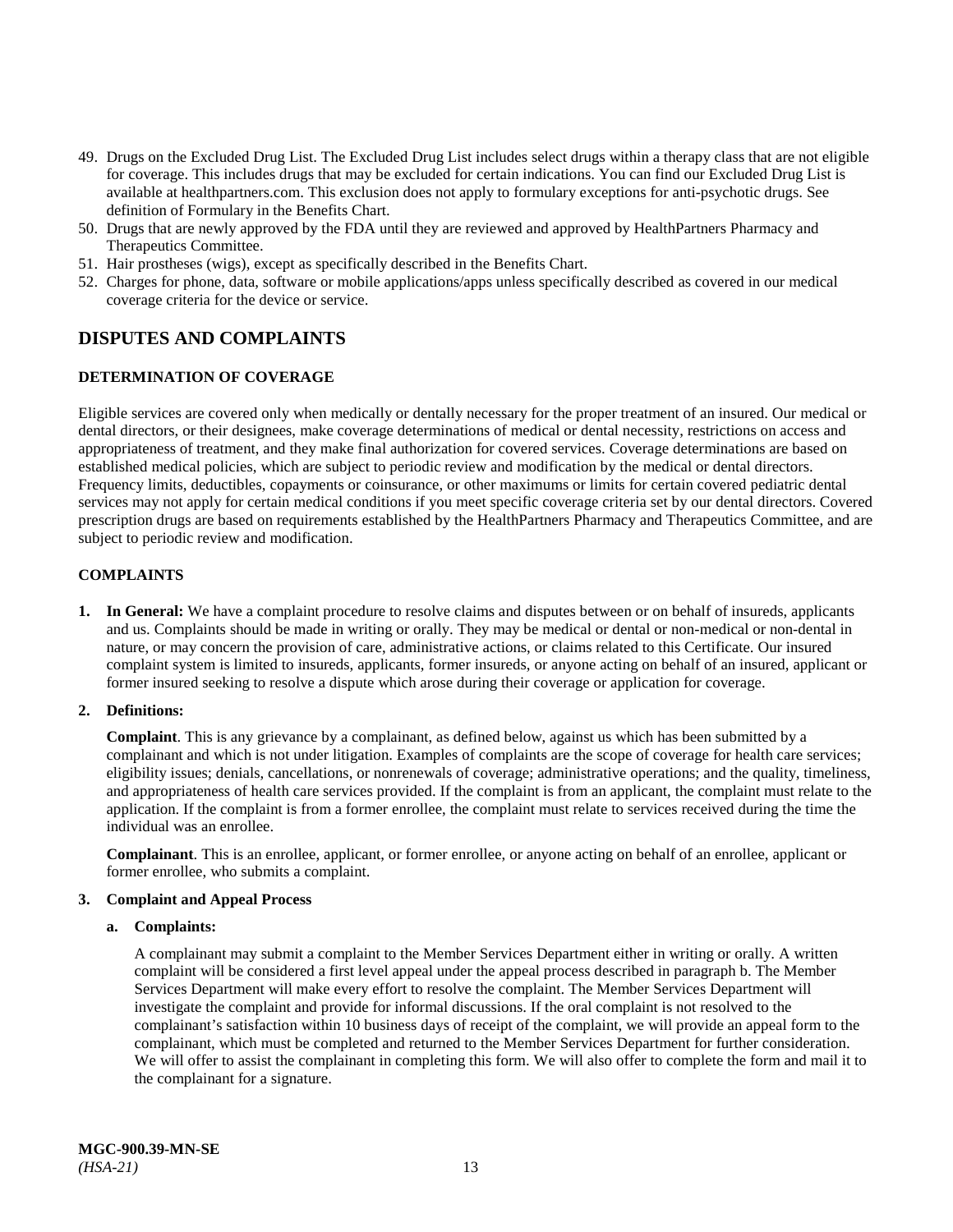If your claim for medical services was denied based on our clinical coverage criteria, you or your provider can discuss the decision with a clinician who reviewed the request for coverage. Call Member Services for assistance.

At any time, the complainant may also file a complaint with the Commissioner of Commerce, either in writing to MN Department of Commerce, Consumer Protection, 85 7<sup>th</sup> Place East, Suite 280, Saint Paul, MN 55101 or by calling (651) 539-1500 or toll-free 1-800-657-3602.

#### **b. Appeals Process:**

A complainant can seek further review of a complaint not resolved through the complaint process described above. The steps in this appeal process are outlined below.

**(1.) First Level Appeal.** You or your authorized representative must file your appeal within 180 days of the adverse determination. Send your written request for review, including comments, documents, records and other information relating to the appeal, the reasons you believe you are entitled to benefits, and any supporting documents to:

HealthPartners Insurance Company Member Services Department 8170 33rd Avenue South P.O. Box 1309 Minneapolis, MN 55440-1309<br>Telephone: (952) 883-5000

Outside the metro area: 1-800-883-2177

We will notify the complainant within 10 business days that we received the appeal, unless the appeal has been resolved to the complainant's satisfaction within those 10 business days.

Upon request and at no charge to you, you will be given reasonable access to and copies of all documents, records and other information relevant to your appeal and you may also present evidence and testimony as part of the appeals process.

**Concurrent Care Appeal.** If you are appealing a reduction or termination of an ongoing course of treatment that has been previously approved by us, you will have continued coverage under the plan, pending the final outcome of the appeal, including subsequent levels of appeal. This does not apply to requests for an extension to the already approved period of treatment or number of visits.

We will review your appeal and will notify you of our decision in accordance with the following timelines:

# **Appeals Involving Medical Necessity Determinations.**

If the appeal concerns urgent services, you and your health care provider may request an expedited review either orally or in writing. Within 72 hours of such request, a decision on your appeal will be made.

If the appeal concerns non-urgent services, a decision on your appeal will be made within 15 calendar days.

This time period may be extended for up to 4 days if, due to circumstances beyond our control, we are unable to make the decision within the 15-day period. If we request an extension we will notify you in advance of the extension and the reasons for the extension.

#### **All Other Appeals.**

A decision on your appeal will be made within 30 calendar days.

This time period may be extended for up to 15 days if you agree. If we request an extension we will notify you in advance of the extension and the reasons for the extension.

All notifications described above will comply with applicable law.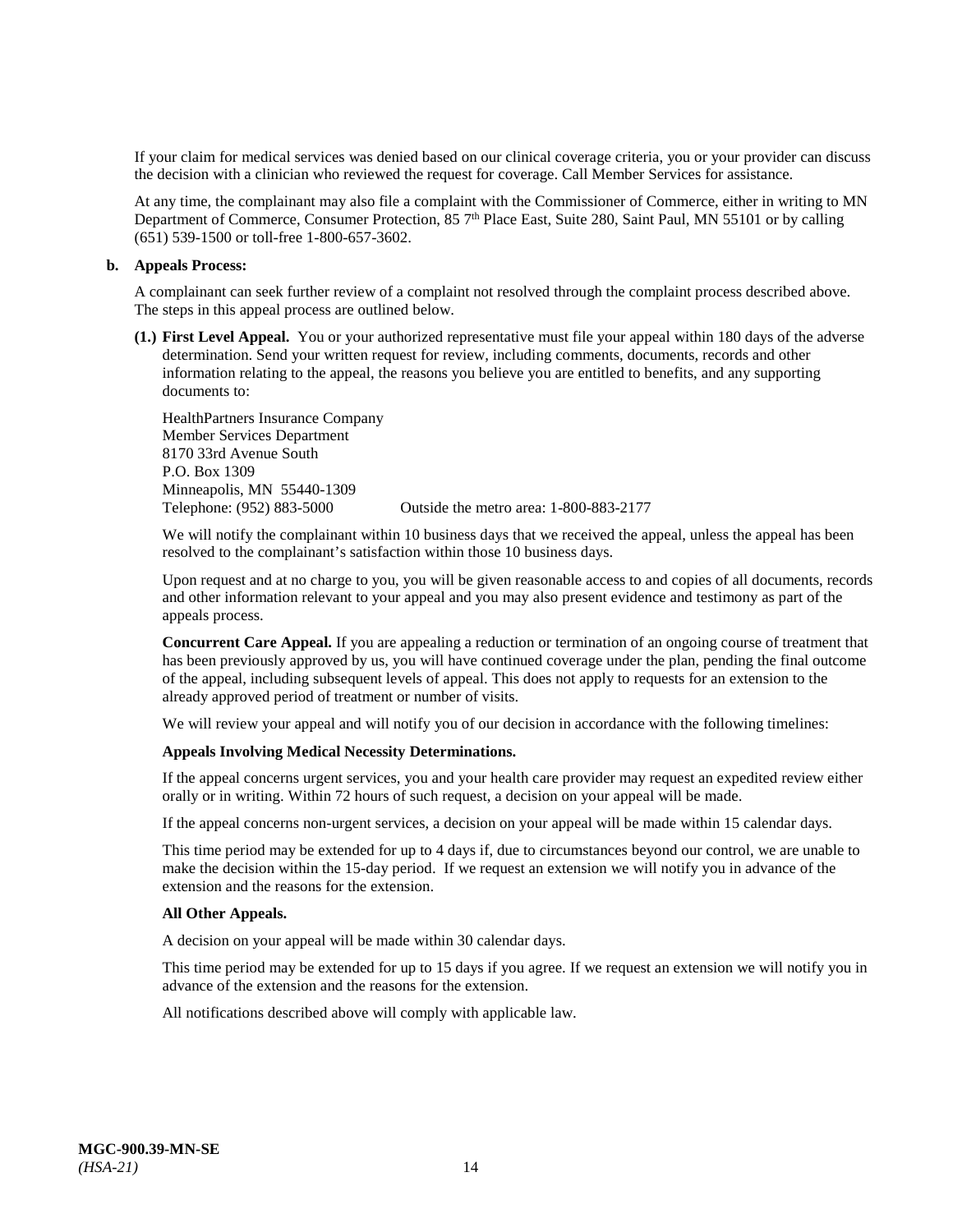**(2.) Second Level Appeal.** If you file a first level appeal relating to a health care service or claim and it is denied, wholly or in part, you have the right to request external review of our decision without filing a second level appeal. See below for a description of this process. If your request was denied after the first level appeal of any other issue, and does not involve a determination of medical necessity, at your option, you or your authorized representative may, within 180 days of the denial, submit a written request for a second level appeal, including any relevant documents, and submit issues, comments and additional information as appropriate to:

HealthPartners Insurance Company Member Services Department 8170 33rd Avenue South P.O. Box 1309 Minneapolis, MN 55440-1309 Telephone: (952) 883-5000 Outside the metro area: 1-800-883-2177

The Member Services Department will provide the complainant with the option of either a written reconsideration, or a hearing before the Member Appeals Committee either in person or over the telephone. Hearings and written reconsiderations shall include the receipt of testimony, correspondence, explanations, or other information from the complainant, staff persons, administrators, providers, or other persons, as is deemed necessary for a fair appraisal and resolution of the appeal. During your appeal, upon your request we will provide you, free of charge, reasonable access to all documents, records and other information relevant to your appeal.

We will review your appeal and written notice of the decision and all key findings will be given to the complainant within 30 calendar days of the Member Services Department's receipt of the complainant's written notice of appeal and request for written reconsideration.

These time periods may be extended if you agree.

# **4. External Complaint Procedures:**

You must request external review within six months from the date of the adverse determination.

You have the right to proceed to external review without exhausting the internal complaint or appeal process under the following circumstances:

- we waive the exhaustion requirement;
- we are considered to have waived the exhaustion requirement by failing to substantially comply with any requirements including but not limited to, time limits for internal complaints or appeals; or
- you apply for an expedited external review at the same time as you qualify and apply for an expedited internal review.

**Expedited external appeal.** You have a right to request an expedited external review if you receive:

- an adverse determination that involves a medical condition for which the time frame for completion of an expedited internal appeal would seriously jeopardize the life or health of the enrollee or would jeopardize the enrollee's ability to regain maximum function and the enrollee has simultaneously requested an expedited internal appeal;
- an adverse determination that concerns an admission, availability of care, continued stay, or health care service for which the enrollee received emergency services but has not been discharged from a facility; or
- an adverse determination that involves a medical condition for which the standard external review time would seriously jeopardize the life or health of the enrollee or jeopardize the enrollee's ability to regain maximum function.

The external review entity must make its expedited determination to uphold or reverse the adverse determination as expeditiously as possible but within no more than 72 hours after the receipt of the request for expedited review and notify the enrollee and the health plan company of the determination.

If the external review entity's notification is not in writing, the external review entity must provide written confirmation of the determination within 48 hours of the notification.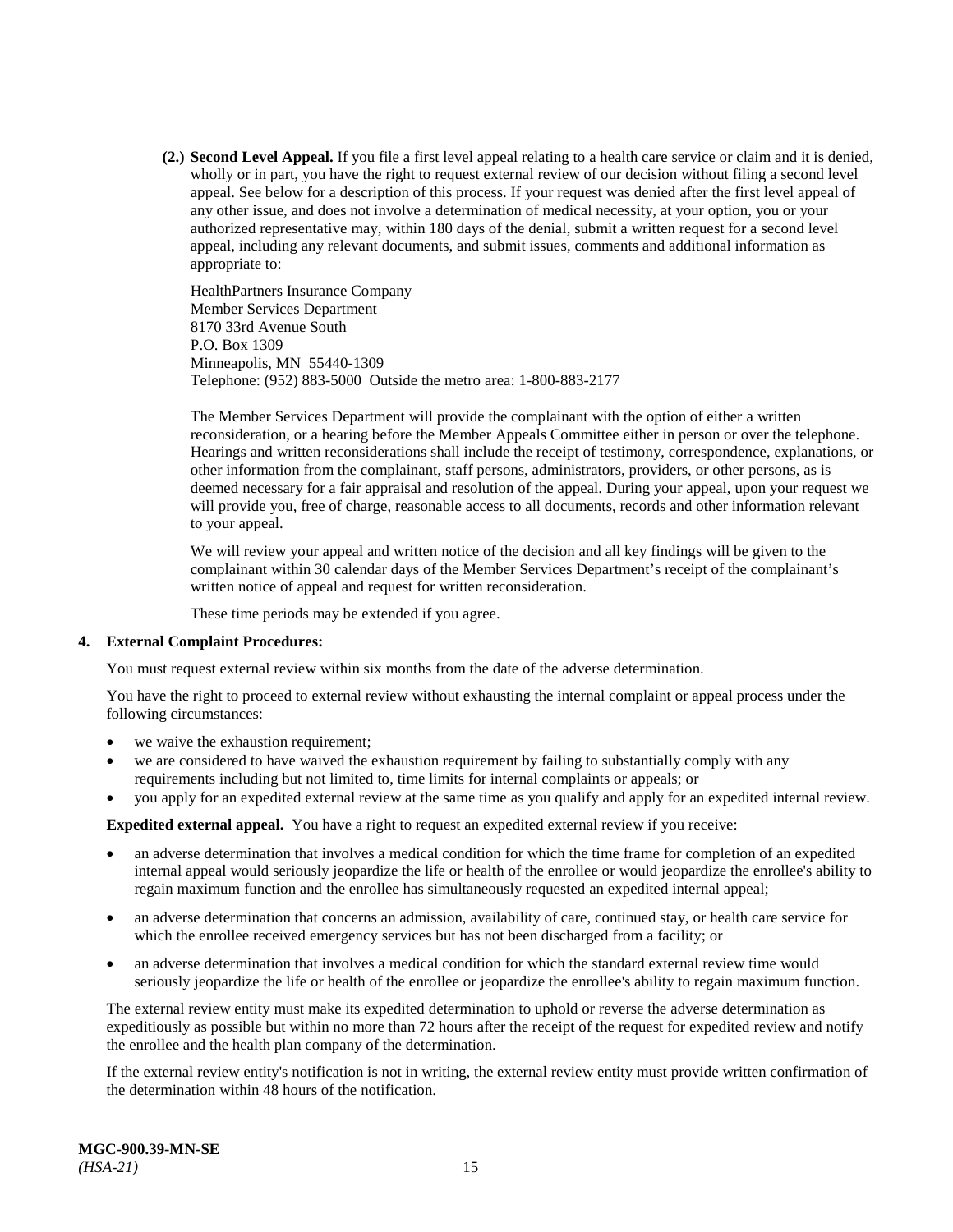#### **Except as specified above, the following provisions apply to external appeals:**

- If your complaint is denied based on our medical necessity criteria, you have the right to request external review upon receiving notice of our decision on your complaint. If your complaint is denied for any other reason, you have the right to request external review upon notice of our decision at the completion of our internal appeal process.
- To initiate the external review process, you may submit a written request for an external review to the Commissioner of Commerce. This written request must be accompanied by a \$25 filing fee payable to the Minnesota Department of Commerce. This fee may be waived by the Commissioner in cases of financial hardship. We must participate in this external review, and must pay the cost of the review which exceeds the \$25 filing fee. If the adverse determination is completely reversed, the filing fee must be refunded. Filing fees are limited to \$75 in a policy year.
- Upon receipt of the request for external review, the external reviewer must provide immediate notice of the review to the complainant and to us. Within 10 business days, the enrollee and HealthPartners Insurance Company must provide the reviewer with any information they wish to be considered. The enrollee (who may be assisted or represented by a person of their choice) and HealthPartners Insurance Company shall be given an opportunity to present their versions of the facts and arguments. Any aspect of the external review involving medical determinations must be performed by a health care professional with expertise in the medical issue being reviewed.
- An external review must be made as soon as possible, but no later than 45 days after receipt of the request for external review. Prompt written notice of the decision and the reasons for it must be sent to the enrollee, the Commissioner of Commerce, and to us.
- The results of the external review are non-binding on the enrollee and binding on us. We may seek judicial review on grounds that the decision was arbitrary and capricious or involved an abuse of discretion.

# <span id="page-21-0"></span>**CONDITIONS**

# <span id="page-21-1"></span>**RIGHTS OF REIMBURSEMENT AND SUBROGATION**

If we provide or pay for services to treat an injury or illness caused by the act or omission of another party and you receive full recovery from such party, we have the right to recover the value of those services and payments made. This right shall be by reimbursement and subrogation. We will be entitled to promptly collect the reasonable value of our subrogation rights from said settlement fund. Full recovery does not include payments made by the health plan to you or on your behalf. The right of subrogation means that we may make claim in your name or our name against any persons, organizations or insurers on account of such injury or illness.

This right of reimbursement and subrogation applies to any type of recovery from any third party, including but not limited to recoveries from tortfeasors, underinsured motorist coverage, uninsured motorist coverage, other substitute coverage or any other right of recovery, whether based on tort, contract, equity or any other theory of recovery.

If you make a claim against a collateral source for damages that include repayment for medical and medically related expenses covered under this Certificate, you are required to provide timely notice to us in writing. Our subrogation right will be reduced by a pro rata share of costs, disbursements, reasonable attorney fees and other expenses unless we are separately represented by an attorney. If we are separately represented by an attorney, we may enter into an agreement regarding allocation of costs. If an agreement cannot be reached regarding allocation, the matter shall be submitted to binding arbitration. Our rights under this part are subject to Minnesota Law. You should consult an attorney for information about the effect of Minnesota Law on our subrogation rights.

# <span id="page-21-2"></span>**COORDINATION OF BENEFITS**

You agree to permit us to coordinate our obligations under this Certificate with payments under any other health benefit plans as specified below, which cover you or your dependents. You also agree to provide any information or submit any claims to other health benefit plans necessary for this purpose. If you fail to provide this information, your claim may be delayed or denied. You agree to authorize our billing to other health plans, for purposes of coordination of benefits.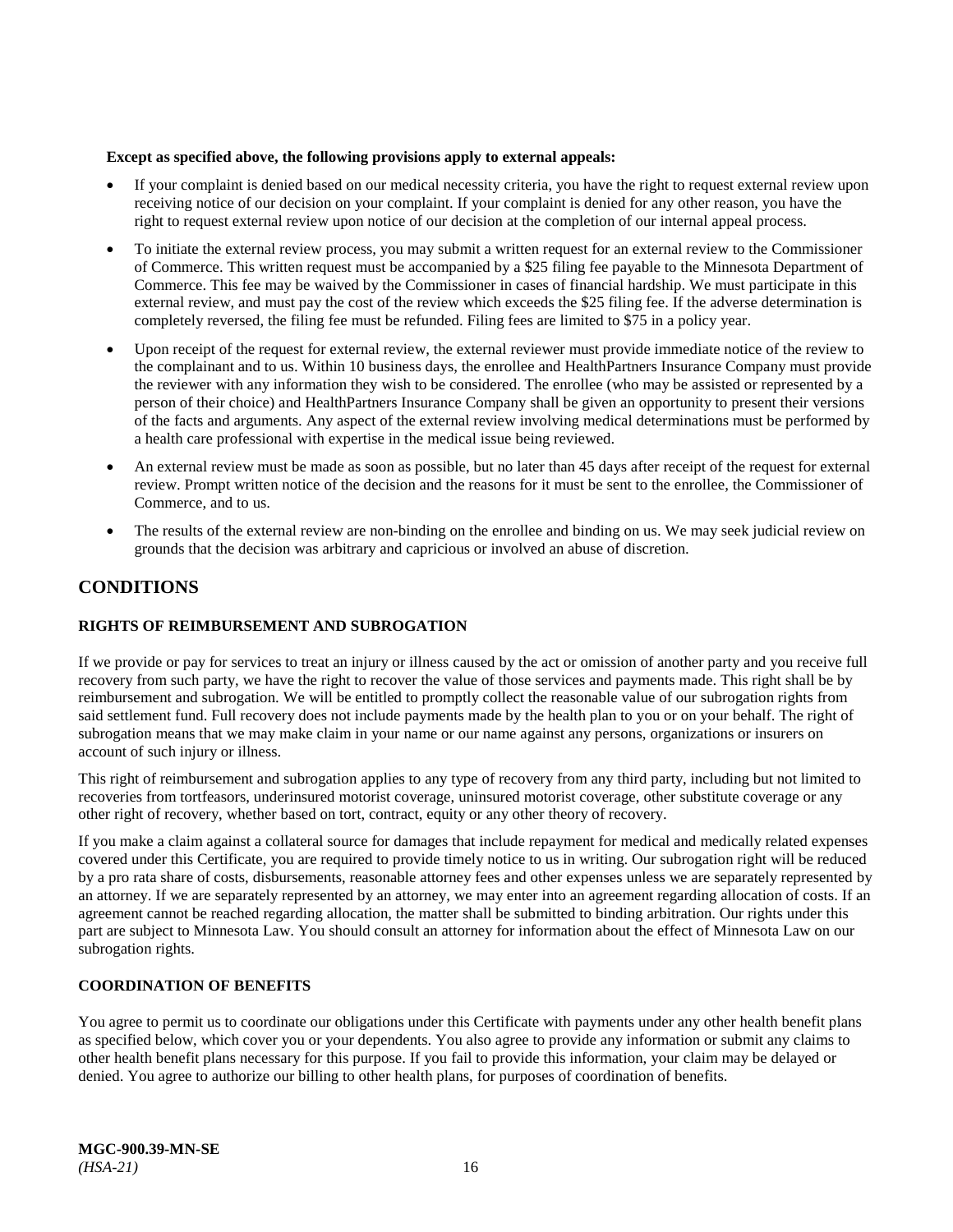Unless applicable federal or state law prevents disclosure of the information without the consent of the patient or the patient's representative, each person claiming benefits under this Certificate must provide any facts needed to pay the claim.

#### **1. Applicability.**

- a. This coordination of benefits (COB) provision applies to this Certificate when an enrollee or the enrollee's covered dependent has health care coverage under more than one plan. "Plan" and "This Plan" are defined below.
- b. If this coordination of benefits provision applies, the order of benefit determination rules should be looked at first. Those rules determine whether the benefits of This Plan are determined before or after those of another plan. The benefits of This Plan:
	- (1.) shall not be reduced when, under the order of benefit determination rules, This Plan determines its benefits before another plan; but
	- (2.) may be reduced when, under the order of benefits determination rules, another plan determines its benefits first. The above reduction is described in paragraph 4. below.

#### **2. Definitions**.

- a. **"Plan"** is any of these which provides benefits or services for, or because of, medical or dental care or treatment:
	- (1.) Group insurance or group-type coverage, whether insured or uninsured. This includes prepayment, group practice or individual practice coverage. It also includes coverage other than school accident-type coverage.
	- (2.) Coverage under a governmental plan, or coverage required or provided by law. This does not include a state plan under Medicaid (Title XIX, Grants to States for Medical Assistance Programs, of the United States Social Security Act, as amended from time to time).

Each Certificate or other arrangement for coverage under (1) or (2) is a separate plan. Also, if an arrangement has two parts and COB rules apply only to one of the two, each of the parts is a separate plan.

- b. **"This Plan"** is the part of this Certificate that provides benefits for health care expenses.
- c. **"Primary Plan/Secondary Plan"** The order of benefit determination rules state whether This Plan is a Primary Plan or Secondary Plan as to another plan covering the person. When This Plan is a Primary Plan, its benefits are determined before those of the other plan and without considering the other plan's benefits.

When This Plan is a Secondary Plan, its benefits are determined after those of the other plan and may be reduced because of the other plan's benefits.

When there are more than two plans covering the person, This Plan may be a Primary Plan as to one or more of the plans and may be a Secondary Plan as to a different plan or plans.

d. **"Allowable Expense"** is a necessary, reasonable and customary item of expense for health care when the item of expense is covered at least in part by one or more plans covering the person for whom the claim is made.

The difference between the cost of a private hospital room and the cost of a semi-private hospital room is not considered an Allowable Expense under the above definition unless the patient's stay in a private hospital room is medically necessary either in terms of generally accepted medical practice, or as specifically defined in the plan.

When a plan provides benefits in the form of services, the reasonable cash value of each service provided will be considered both an Allowable Expense and a benefit paid.

When benefits are reduced under a primary plan because an insured does not comply with the plan provisions, the amount of such reduction will not be considered an Allowable Expense. Examples of such provisions are those related to second surgical opinions, precertification of admissions or services, and preferred provider arrangements.

e. **"Claim Determination Period"** is a calendar year. However, it does not include any part of a year during which a person has no coverage under This Plan, or any part of a year before the date this COB provision or a similar provision takes effect.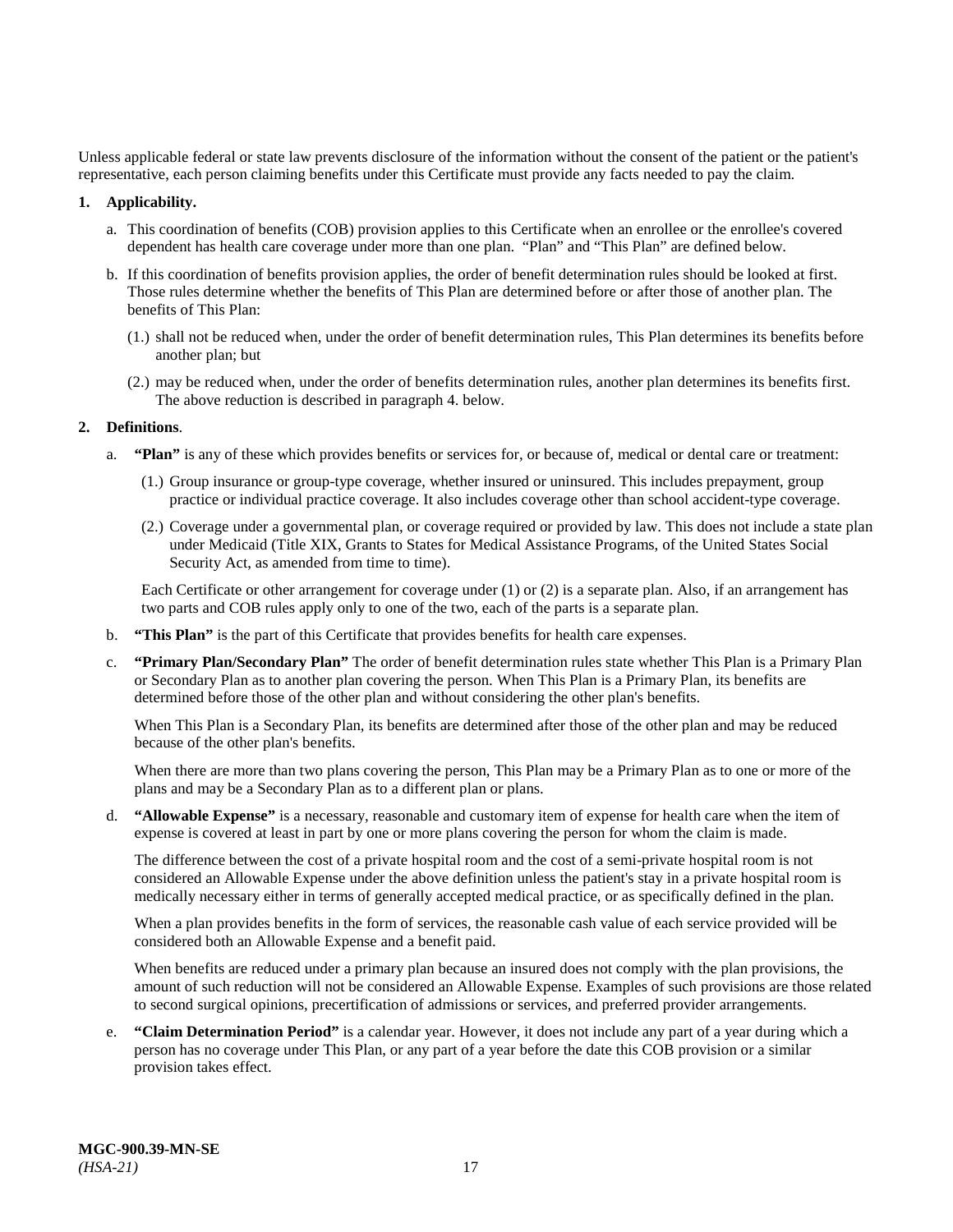#### **3. Order of Benefit Determination Rules.**

- a. **General**. When there is a basis for a claim under This Plan and another plan, This Plan is a Secondary Plan which has its benefits determined after those of another plan, unless:
	- (1.) the other plan has rules coordinating its benefits with those of This Plan; and
	- (2.) both those rules and This Plan's rules, in subparagraph b. below, require that This Plan's benefits be determined before those of the other plan.
- b. **Rules**. This Plan determines its order of benefits using the first of the following rules which applies:
	- (1.) Nondependent/Dependent. The benefits of the plan which cover the person as an enrollee, insured or subscriber (that is, other than as a dependent) are determined before those of the plan which cover the person as a dependent.
	- (2.) Dependent Child/Parents not Separated or Divorced. Except as stated in subparagraph b., (3.) below, when This Plan and another plan cover the same child as a dependent of different persons, called "parents":
		- (a.) the benefits of the plan of the parent whose birthday falls earlier in a year are determined before those of the plan of the parent whose birthday falls later in that year; but
		- (b.) if both parents have the same birthday, the benefits of the plan which covered one parent longer are determined before those of the plan which covered the other parent for a shorter period of time. However, if the other plan does not have the rule described in "(a.)" immediately above, but instead has a rule based on the gender of the parent, and if, as a result, the plans do not agree on the order of benefits, the rule in the other plan will determine the order of benefits.
	- (3.) Dependent Child/Separated or Divorced. If two or more plans cover a person as a dependent child of divorced or separated parents, benefits for the child are determined in this order:
		- (a.) first, the plan of the parent with custody of the child;
		- (b.) then, the plan of the spouse of the parent with the custody of the child; and
		- (c.) finally, the plan of the parent not having custody of the child. However, if the specific terms of a court decree state that one of the parents is responsible for the health care expense of the child, and the entity obligated to pay or provide the benefits of the plan of that parent has actual knowledge of those terms, the benefits of that plan are determined first. The plan of the other parent shall be the Secondary Plan. This paragraph does not apply with respect to any Claim Determination Period or Plan Year during which any benefits are actually paid or provided before the entity has that actual knowledge.
	- (4.) Joint Custody. If the specific terms of a court decree state that the parents shall share joint custody, without stating that one of the parents is responsible for health care expenses of the child, the plans covering follow the order of benefit determination rules outlined in subparagraph b., 2.
	- (5.) Active/Inactive Enrollee. The benefits of a plan which covers a person as an enrollee who is neither laid off nor retired (or as that enrollee's dependent) are determined before those of a plan which cover that person as a laid off or retired enrollee (or as that enrollee's dependent). If the other plan does not have this rule, and if, as a result, the plans do not agree on the order of benefits, this rule is ignored.
	- (6.) Longer/Shorter Length of Coverage. If none of the above rules determines the order of benefits, the benefits of the plan which covered an enrollee, insured or subscriber longer are determined before those of the plan which covered that person for the shorter term.

# **4. Effect on the Benefits of This Plan.**

a. **When This Section Applies**. This paragraph 4. applies when, in accordance with paragraph 3. "Order of Benefit Determination Rules", This Plan is a Secondary Plan as to one or more other plans. In that event the benefits of This Plan may be reduced under this section. Such other plan or plans are referred to as "the other plans" in B. immediately below.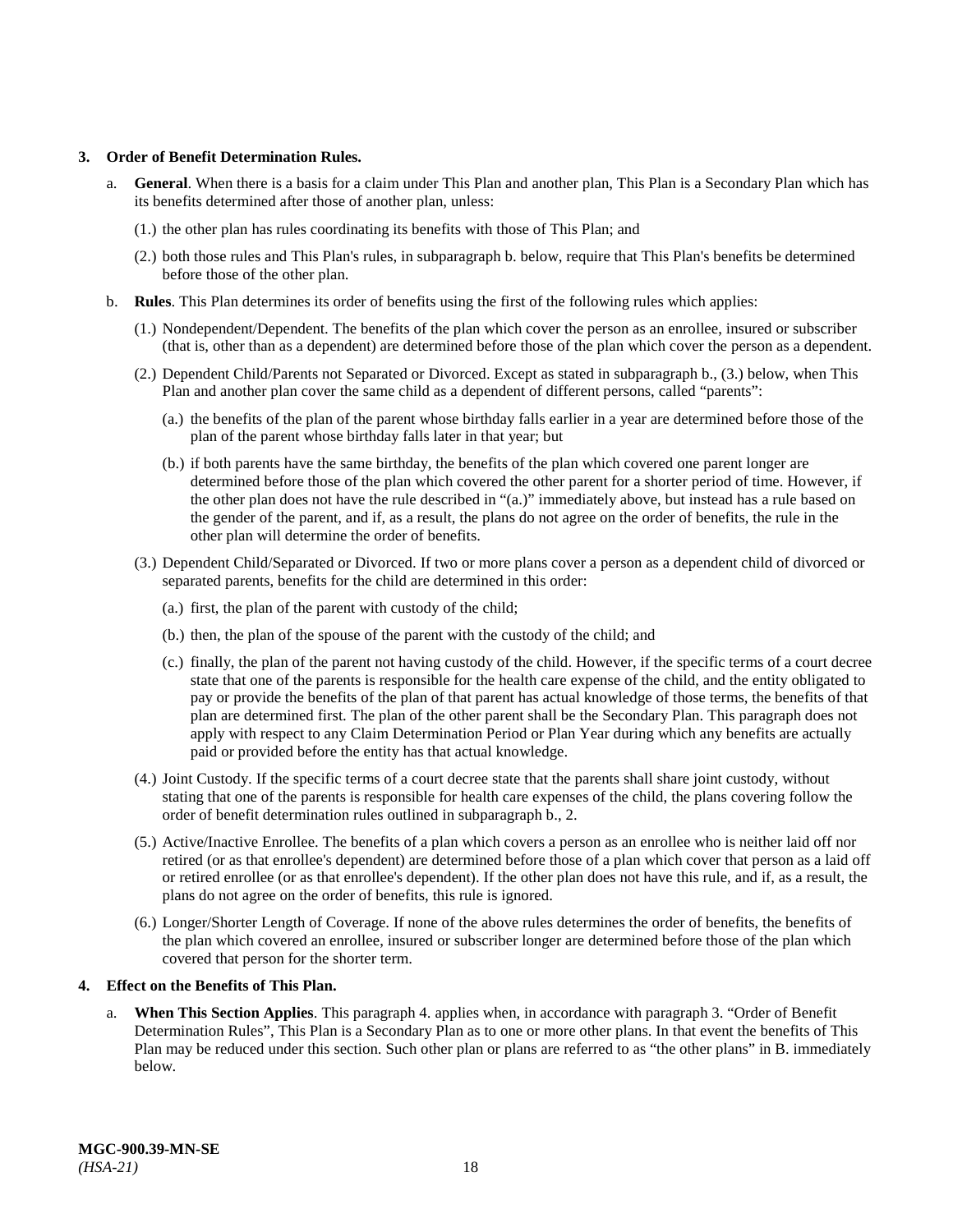- b. **Reduction in This Plan's Benefits.** The benefits of This Plan will be reduced by the benefits that would be payable for the Allowable Expenses under the other plans, whether or not claim is made. In no event will This Plan pay benefits which, combined with the benefits of the other plans, total more than the Allowable Expenses under This Plan. When the benefits of This Plan are reduced as described above, each benefit is reduced in proportion. It is then charged against any applicable benefit limit of This Plan.
- **5. Right To Receive and Release Needed Information.** Certain facts are needed to apply these COB rules. We have the right to decide which facts we need. Consistent with applicable state and federal law, we may get needed facts from or give them to any other organization or person, without your further approval or consent. Unless applicable federal or state law prevents disclosure of the information without the consent of the patient or the patient's representative, each person claiming benefits under This Plan must give us any facts we need to pay the claim.
- **6. Facility of Payment**. A payment made under another plan may include an amount which should have been paid under This Plan. If it does, we may pay that amount to the organization which made that payment. That amount will then be treated as though it were a benefit paid under This Plan. We will not have to pay that amount again. The term "payment made" includes providing benefits in the form of services, in which case "payment made" means reasonable cash value of the benefits provided in the form of services.
- **7. Right of Recovery**. If the amount of the payments made by us is more than we should have paid under this COB provision, we may recover the excess from one or more of:
	- a. the persons it has paid or for whom it has paid;
	- b. insurance companies; or
	- c. other organizations.

The "amount of the payments made" includes the reasonable cash value of any benefits provided in the form of services.

The benefits provided by this plan shall not duplicate coverage for injury or disease covered by no-fault insurance, employers liability laws (including workers' compensation), and care available or required to be furnished by or through national or state governments or their agencies including care to which you are legally entitled and for which facilities are reasonably available for military service-connected conditions or disabilities. We may send you a letter asking you to confirm in writing or by calling us whether there is third party liability, employer liability or whether you have access to coverage under a governmental entity or agency. We will provide medically necessary services and pay expenses incurred for medical treatment otherwise covered by this plan if the no-fault insurer, employer, or national or state government or its agencies refuse to pay said expenses or if benefits under such coverage are exhausted. You must cooperate with our program to bill allowable no-fault and worker's compensation claims to the appropriate insurer(s).

# <span id="page-24-0"></span>**MEDICARE AND THIS CERTIFICATE**

The provisions in this section apply to some, but not all, insureds who are eligible for Medicare. They apply in situations where the federal Secondary Medicare Payer Program allows Medicare to be the primary payer of an insured's health care claims. Consult your Employer to determine whether or not Medicare is primary in your situation.

Medicare is the primary payer for persons with end stage renal disease, after the 30 month period following the earlier of (1) the month in which the insured begins a regular course of renal dialysis, or (2) the first of the month in which the insured became entitled to Medicare, if the insured received a kidney transplant without first beginning dialysis. This is regardless of the size of the employer. Medicare is primary payer for retirees who are age 65 or over. Also, Medicare is a primary payer for insureds under age 65, who are covered by Medicare because of disability (other than end stage renal disease), when (1) the employer employs fewer than 100 employees and the insured or their spouse or parent has group health plan coverage due to current employment, or (2) the insured or their spouse or parent has coverage not due to current employment, regardless of the number of employees of the employer.

Medicare is secondary payer for Medicare enrollees who: (1) are active employees and (2) are covered by Medicare because they have reached age 65 when there are 20 or more employees in the group. The Medicare secondary payer rules change from time to time and the most recent rule will be applied.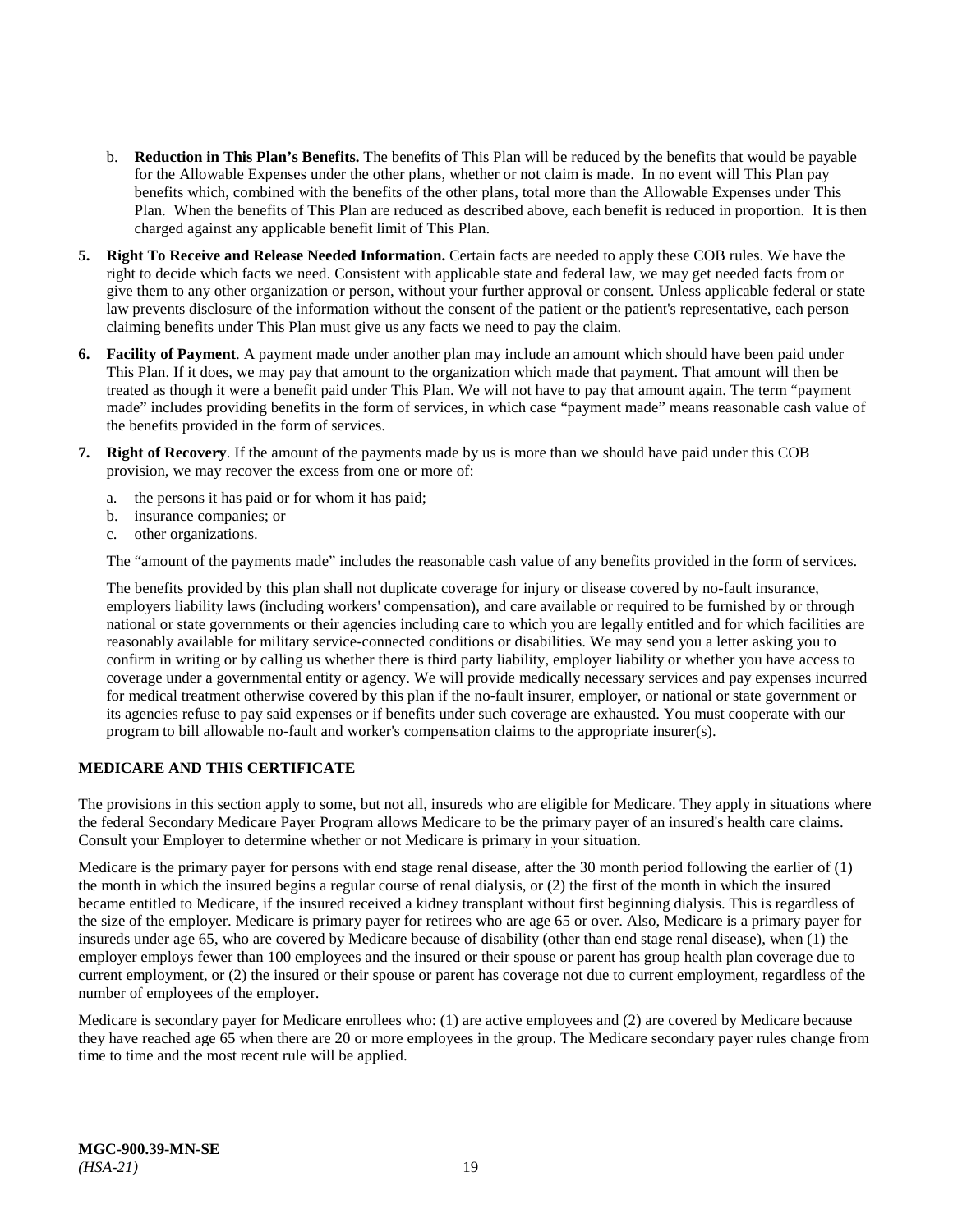The benefits under this Certificate are not intended to duplicate any benefits to which insureds are, or would be, entitled under Medicare. All sums payable under Medicare for services provided pursuant to this Certificate shall be payable to and retained by us. Each insured shall complete and submit to us such consents, releases, assignments and other documents as may be requested by us in order to obtain or assure reimbursement under Medicare for which insureds are eligible.

We also reserve the right to reduce benefits for any medical expenses covered under this Certificate by the amount of any benefits available for such expenses under Medicare. This will be done before the benefits under this Certificate are calculated. Charges for services used to satisfy an insured's Medicare Part B deductible will be applied under this Certificate in the order received by us. Two or more charges for services received at the same time will be applied starting with the largest first.

The benefits under this Certificate are considered secondary to those under Medicare only when the insured has actually enrolled in Medicare.

The provisions of this section will apply to the maximum extent permitted by federal or state law. We will not reduce the benefits due any insured where federal law requires that we determine our benefits for that insured without regard to the benefits available under Medicare.

# <span id="page-25-0"></span>**EFFECTIVE DATE AND ELIGIBILITY**

# <span id="page-25-1"></span>**EFFECTIVE DATE**

Your coverage begins on the effective date contained in the information which accompanies your initial identification card. Your coverage is contingent upon fulfillment of the eligibility rules contained in the Group Policy.

An employee must be actively at work on the initial effective date of coverage or coverage for the employee and dependents will be delayed until the date the employee returns to work. The effective date of coverage shall not be delayed if the employee is not actively at work on the effective date of coverage due to the employee's health status, medical condition, or disability.

# <span id="page-25-2"></span>**ELIGIBILITY**

You must make written application to enroll yourself and any eligible dependents, and such application must be received by us within 31 days of the date you first become eligible, in order for coverage under this Certificate to be effective on the eligibility date, except as specified below for newborn and newly adopted children. Similarly, you must make written application to enroll a newly acquired dependent, and we must receive such written application and receive any required premium payments, if any, within 31 days of when you first acquire the dependent (e.g., through marriage), in order for coverage under this Certificate to be effective on the eligibility date.

Late Enrollment. If you do not enroll yourself or any eligible dependents within 31 days of the date that you or your dependents first become eligible, you may enroll yourself and any eligible dependents during the annual open enrollment period or a special enrollment period.

# **Special Enrollment Period.**

- 1. If you are eligible, but not enrolled for coverage under this Certificate, or your dependent, if the dependent is eligible but not enrolled for coverage under this Certificate, you or your dependent may enroll for coverage under the terms of this Certificate if all of the following conditions are met:
	- a. you or your dependent were covered under a group health plan or had health insurance coverage at the time coverage was previously offered to you or your dependent;
	- b. you stated in writing at the time of initial eligibility that coverage under a group health plan or health insurance coverage was the reason for declining enrollment, but only if the group health plan sponsor required this and provided you with notice of this requirement and the consequences of it;
	- c. you or your dependent's coverage described in a. above was:
		- (1.) under a COBRA continuation provision and that coverage was exhausted; or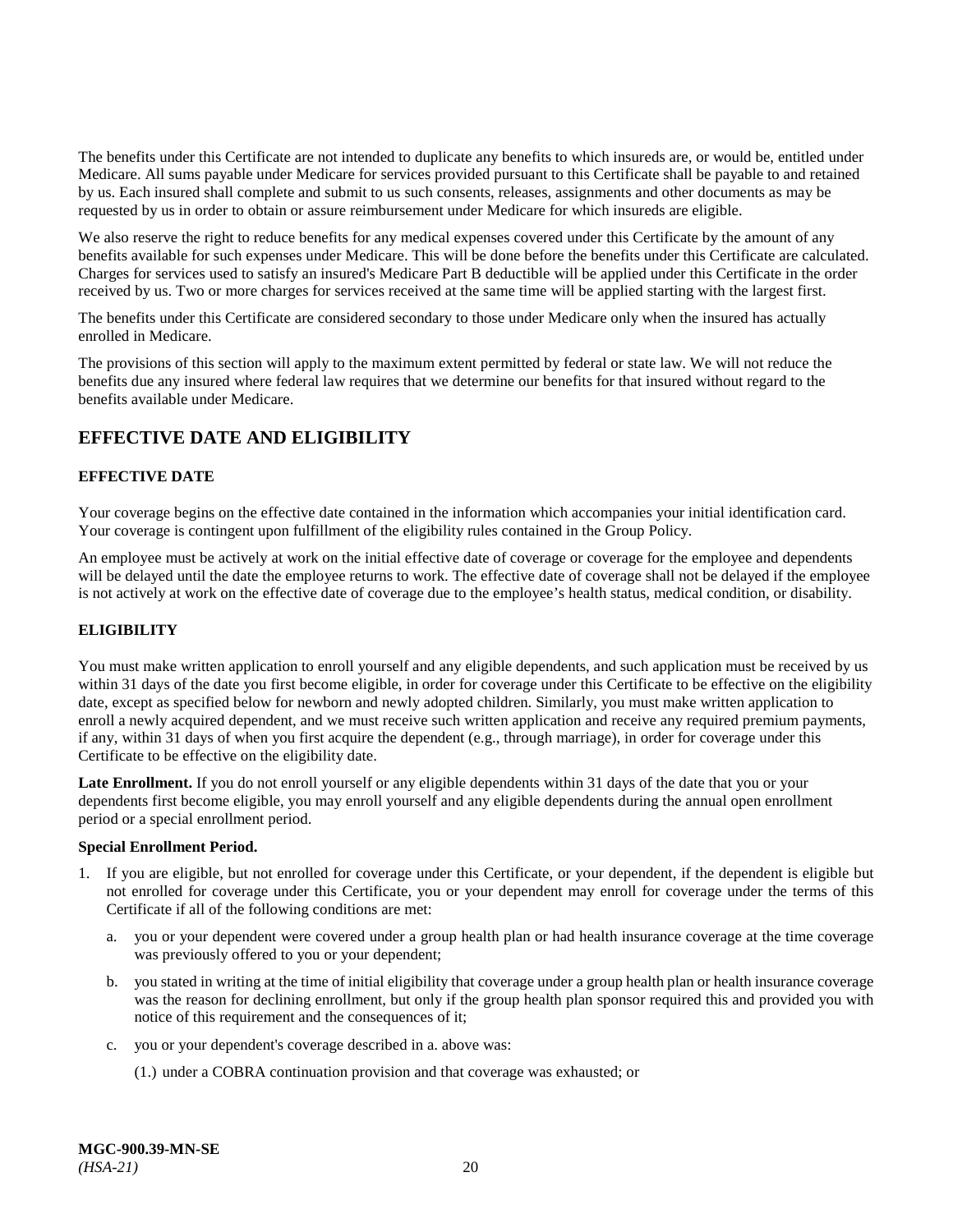- (2.) not under such a provision and either the coverage was terminated as a result of loss of eligibility for the coverage (including as a result of legal separation, divorce, death, termination of employment, cessation of dependent status, or reduction in the number of hours of employment; a situation in which the individual incurs a claim that would meet or exceed a lifetime limit on all benefits; a situation in which coverage is no longer offered to the class of similarly situated individuals that includes the individual; a situation in which an individual loses coverage through a health maintenance organization or other arrangement because that individual no longer resides, lives or works in the health maintenance organization's service area or a situation in which the individual's benefit option is terminated) or the employer contributions toward coverage were terminated; and
- d. you requested this enrollment not later than 30 days after the date of exhaustion of coverage described in c. (1.) above, or one of the events listed in c. (2.) above.
- 2. Dependents may enroll if: (a) a group health plan makes coverage available with respect to your dependent; (b) you are covered under this Certificate (or have met any waiting period applicable to becoming covered under this Certificate and are eligible to be enrolled under this Certificate but for a failure to enroll during a previous enrollment period); and (c) a person becomes your dependent through marriage, birth, or adoption or placement for adoption. This Certificate shall provide for a dependent special enrollment period during which the person may be enrolled under this Certificate as your dependent and in the case of the birth or adoption of a child, your spouse may be enrolled as your dependent if otherwise eligible for coverage. You may also enroll at this time. A dependent special enrollment period shall be a period of not less than 30 days and shall begin on the later of:
	- a. the date dependent coverage is made available; or
	- b. the date of the marriage, birth, or adoption or placement for adoption described in (c) in the paragraph above.

If an insured seeks to enroll a dependent during the first 30 days of a dependent special enrollment period, the coverage of the dependent shall become effective:

- a. in the case of marriage, not later than the first day of the first month beginning after the date the completed request for enrollment is received;
- b. in the case of a dependent's birth, as of the date of birth;
- c. in the case of a dependent's adoption or placement for adoption, the date of adoption or placement for adoption; or
- d. in the case of a child support order or other court order; as of the date specified in the order.

**Enrollment of Newborn or Newly Adopted Children.** Newborn infants (including a newborn grandchild of a covered grandparent) are covered immediately from the moment of birth regardless of when notice is received by us. Newly adopted children are covered on the date of placement, regardless of when notice is received by us. However, you must make required payments, if any, from the date of eligibility for a newborn infant (including a newborn grandchild of a covered grandparent) and a newly adopted child. If you do not make the required payments, we may reduce the eligible benefits for the applicable dependent by the amount due.

- 3. You may also enroll yourself and any eligible dependents if you enroll within 30 days of any of the events under this item 3.:
	- a. If you or your dependents lose group coverage because of termination of employment (except for gross misconduct) or reduction in hours.
	- b. If you or your dependents lose group coverage because of the death of the enrollee.
	- c. If you or your dependents lose group coverage because of divorce or legal separation.
	- d. If your dependent loses group coverage because of loss of eligibility as a dependent child.
	- e. If you or your dependents lose group coverage because the group enrollee's initial enrollment for Medicare.
	- f. For a retired enrollee, spouse and other dependents, if you lose group coverage because of the bankruptcy filing by a former employer, under Title XI, United States Code, on or after July 1, 1986.

**Special Rules Relating to Medicaid and the Children's Health Insurance Program ("CHIP").** In general, if you are eligible but not enrolled for coverage under the terms of this plan (or if your dependent is eligible but not enrolled for coverage under such terms), you may enroll for coverage under the terms of this plan if either of the following conditions is met: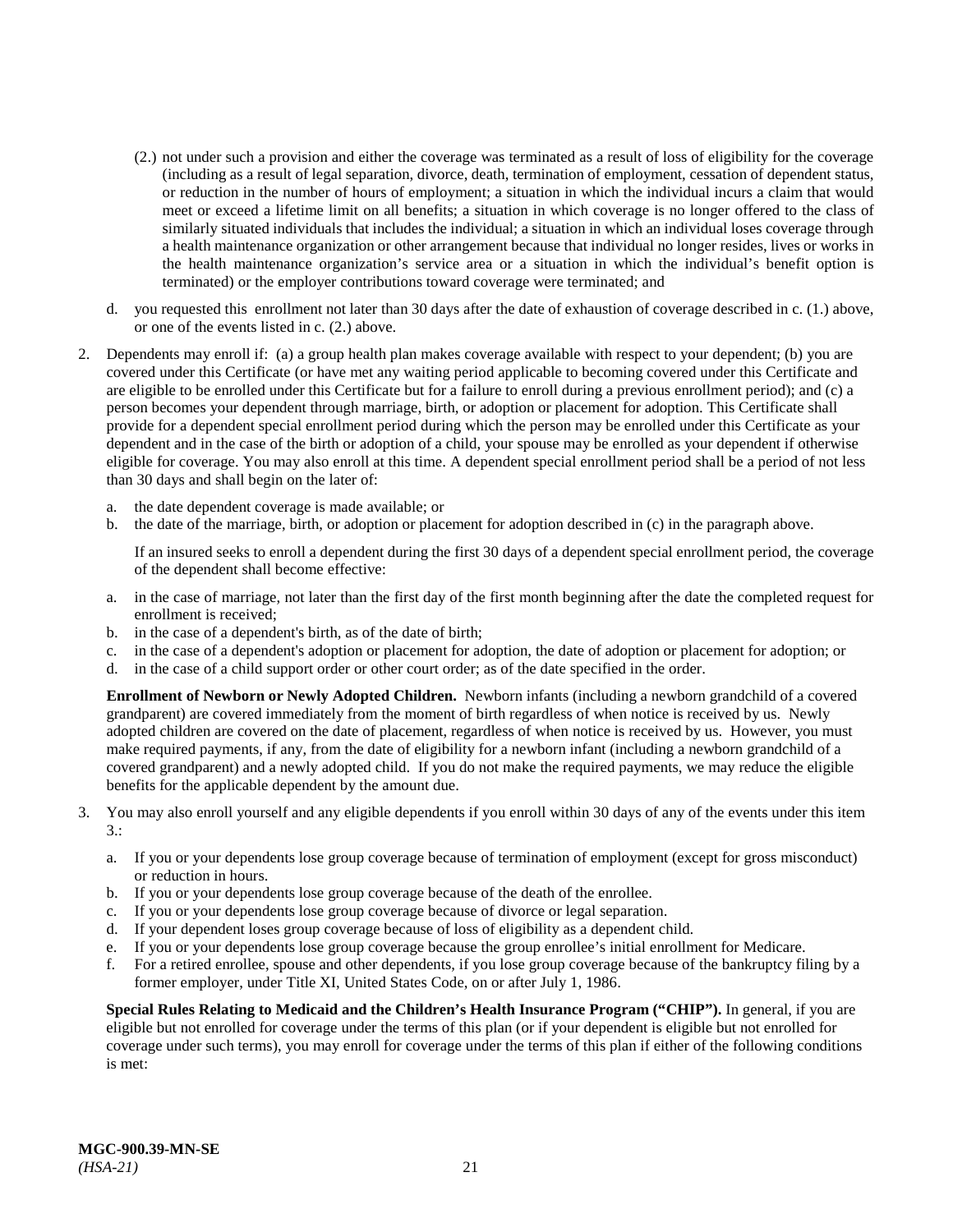- Termination of Medicaid or CHIP Coverage. You or your dependent is covered under a Medicaid plan under title XIX of the Social Security Act or under a state child health plan under title XXI of such Act and coverage of you or your dependent under such plan is terminated as a result of loss of eligibility for such coverage and you request coverage under this plan not later than 60 days after the date you or your dependent lose coverage under that plan; or
- Eligibility for Employment Assistance under Medicaid or CHIP. You or your dependent becomes eligible for assistance, with respect to coverage under this plan, under such Medicaid plan or state child health plan (including under any waiver or demonstration project conducted under or in relation to such a plan), if you request coverage under this plan not later than 60 days after the date you or your dependent becomes eligible for such assistance.

# <span id="page-27-0"></span>**CHANGES IN COVERAGE**

Any change in coverage is subject to our approval. If a change in coverage is requested by us or the group health plan sponsor, it is effective on the date mutually agreed to by the group health plan sponsor and us, unless the provision pertaining to that change specifically provides otherwise.

No change in this Certificate shall be valid until approved by an executive officer of HealthPartners Insurance Company and unless such approval be endorsed hereon or attached hereto. No agent has authority to change this Certificate or to waive any of its provisions.

Any change in coverage required by state or federal law becomes effective according to law.

# <span id="page-27-1"></span>**CONTINUATION OF GROUP COVERAGE**

If your eligibility for group coverage under this Certificate ends because of one of the events shown below, called "qualifying events," you may be eligible to continue group coverage.

# <span id="page-27-2"></span>**CONTINUATION OF GROUP COVERAGE**

- **1. Qualifying Events.** Coverage under this Certificate may be continued by an enrollee, spouse and other dependents, enrolled at the time coverage would otherwise end, or a child born to or placed for adoption with the enrollee during the period of continuation coverage, as a result of one of the following qualifying events.
	- a. Voluntary or involuntary termination of employment (except for gross misconduct) of the enrollee, or layoff from employment, or reduction in hours resulting in a loss of group coverage.
	- b. Death of the enrollee.
	- c. Divorce or legal separation from the enrollee. A former spouse is only eligible for continuation if the spouse was covered under this plan the day before the entry of a valid decree of dissolution of marriage.
	- d. Loss of eligibility as a dependent child.
	- e. Initial enrollment of the enrollee for benefits under Title XVIII of the Social Security Act (Medicare).
	- f. For a retired enrollee, spouse and other dependents, the bankruptcy filing by a former employer, under Title XI, United States Code, on or after July 1, 1986.
- **2. Duration of Continuation Coverage.** The maximum period coverage can be continued depends on the qualifying event. It may be terminated earlier as shown below. The maximum period of continuation coverage starts on the day of the qualifying event.

# **a. Maximum period.**

(1.) Termination and reduced hours. The maximum period of continuation coverage is 18 months. If a second qualifying event, other than the employer's bankruptcy, occurs during the 18 months, the maximum period of continuation coverage is 36 months. Coverage continues until the occurrence of one of the events shown in the paragraph "Earlier Termination".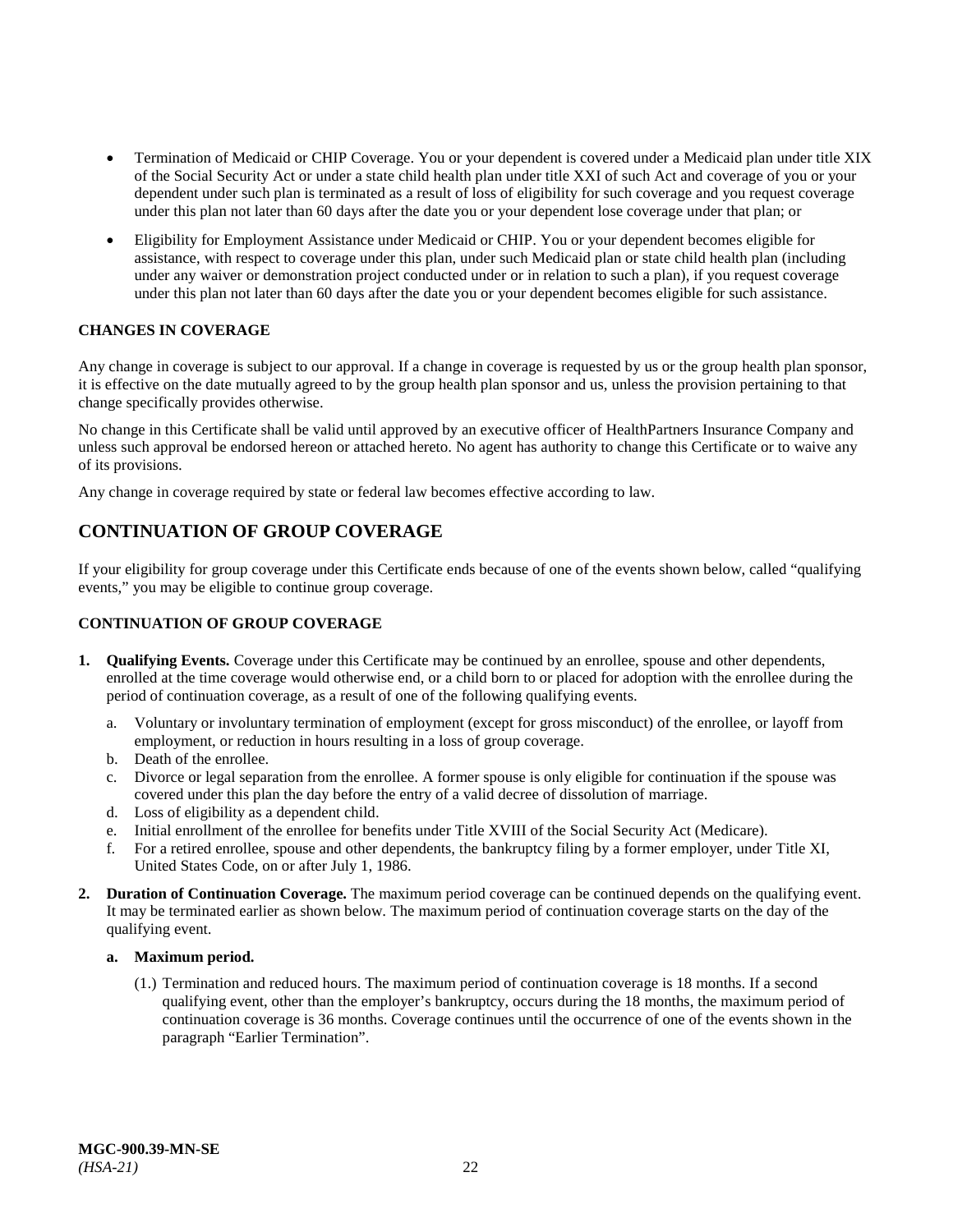- (2.) Disabled enrollee, spouse or dependent child. If the enrollee, spouse or other dependent is disabled under Title II or XVI of the Social Security Act, at any time during the first 60 days of continuation coverage, the 18-month maximum continuation period may be extended to 29 months. The disabled person must notify the group health plan sponsor within 60 days of the date of determination of disability, and within the initial 18-month continuation period. If a second qualifying event (other than bankruptcy) occurs during the extended 29-month period, the maximum period of continuation coverage is 36 months. See part B. "Disabled Enrollee" below, which describes your rights for coverage as a disabled enrollee under Minnesota law.
- (3.) Bankruptcy. In the case of bankruptcy of a retired enrollee's former employer, the maximum period of continuation coverage is until the death of the retired enrollee. In the case of the surviving spouse or dependent children of the retired enrollee, the maximum period of continuation coverage is 36 months after the death of the retired enrollee.
- (4.) Divorce or legal separation. Under Minnesota law, there is no maximum period of coverage for a former spouse or dependents who lose coverage due to divorce or legal separation. Coverage continues until the occurrence of one of the events shown in the paragraph "Earlier Termination".
- (5.) Death of enrollee. Under Minnesota law, there is no maximum period of coverage for a surviving spouse and dependents who lose coverage due to the death of the enrollee. Coverage continues until the occurrence of one of the events shown in the paragraph "Earlier Termination".
- (6.) Initial enrollment of the enrollee for benefits under Title XVIII of the Social Security Act (Medicare). If a spouse or dependent children lose coverage under this plan when the enrollee initially enrolls for benefits under Title XVIII of the Social Security Act, they may continue coverage under this plan for a maximum period of 36 months.
- (7.) Other qualifying events. The maximum period of continuation coverage for all other qualifying events is 36 months.
- b. **Earlier Termination.** Coverage terminates before the end of the maximum period if any of the following occurs.
	- (1.) End of the plan. The group health plan sponsor terminates the agreement under which this coverage is offered to its enrollees.
	- (2.) Failure to pay premium. The person receiving continuation coverage does not make the monthly payment within 30 days of the due date.
	- (3.) Other group health coverage. The person receiving continuation coverage becomes covered under any other group health type coverage, not containing an exclusion or limitation for any pre-existing condition of the person. If the other group health coverage contains a pre-existing condition limitation, continuation coverage is extended until the pre-existing limitation is satisfied or coverage is otherwise terminated. A person will not be subject to earlier termination of continuation coverage on account of coverage under another group plan that existed prior to that person's first day of continuation coverage.
	- (4.) Termination of extended coverage for disability. In case a person receives extended (29-month) continuation coverage due to disability at the time of termination or reduced hours, the extended coverage terminates at the beginning of the month 30 days after a final determination that the person is no longer disabled. See part B. "Disabled Enrollee" below, which describes your rights for coverage as a disabled enrollee under Minnesota law.
	- (5.) Termination provisions of this Certificate. The person receiving continuation coverage whose coverage is subject to the termination clause under the "Termination" section of this Certificate.

# **3. Election of Continuation Coverage.**

a. You have 60 days to elect continuation of group coverage. The 60-day period begins on the date your group coverage would otherwise terminate due to a qualifying event or the date on which written notice of your right of continued group coverage is mailed, whichever is later.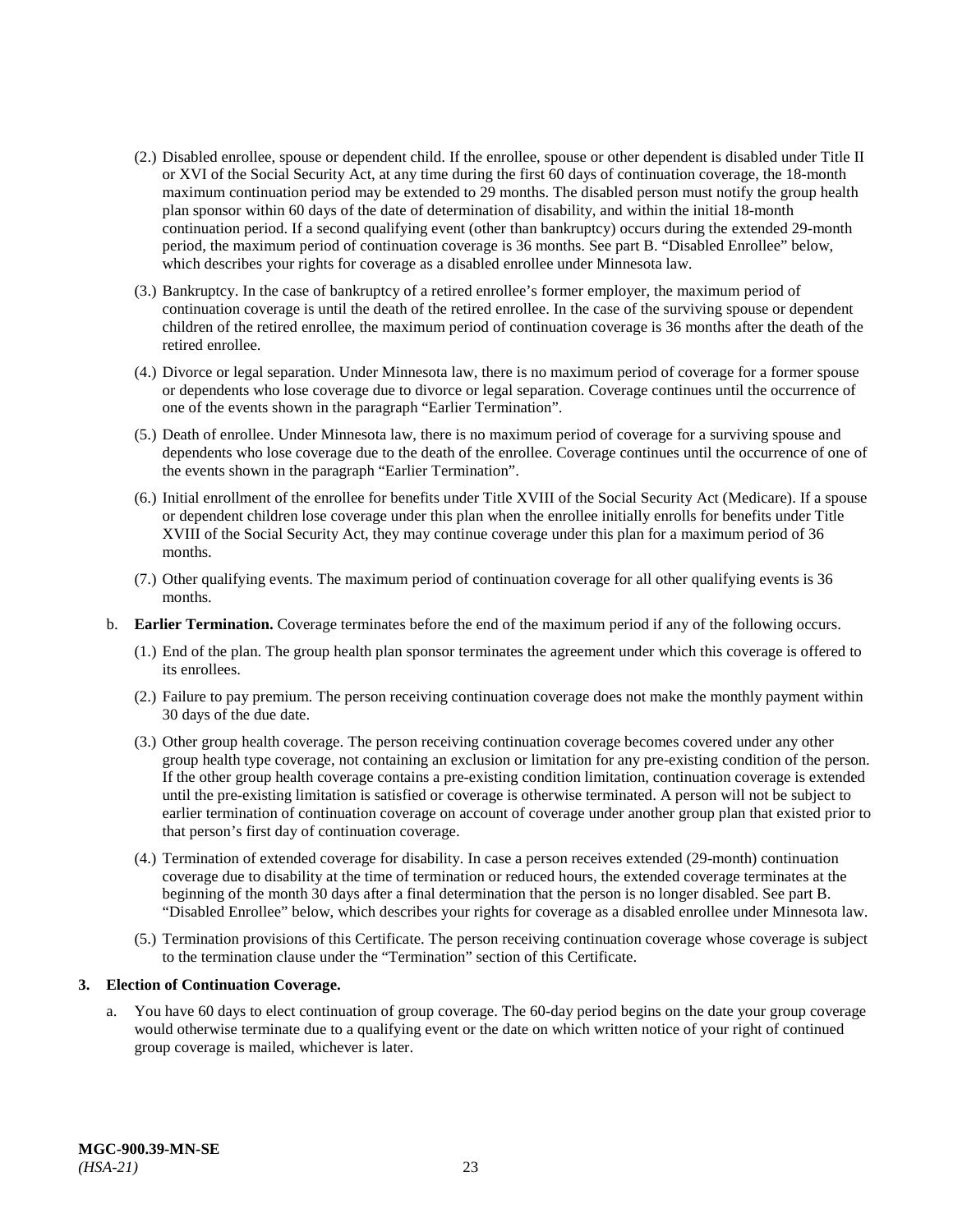- b. If you wish to continue group coverage as shown above, you must apply in writing to your group health plan sponsor (not us). You must also pay your first monthly payment within 45 days of the date you elected to continue group coverage. If your coverage was terminated because of the death of the enrollee, your initial payment is not due until 90 days after you receive notice of the continuation right. Thereafter, your monthly payments are due and payable at the beginning of each month for which coverage is to be continued.
- c. You or your enrolled dependents must notify the group health plan sponsor within 60 days, when divorce, legal separation, change in status resulting in a loss of eligibility as a dependent would end coverage or a second qualifying event occurs. The 60 day period begins on the date of the divorce, legal separation, change in dependent status or second qualifying event.
- d. You may be required to pay the entire cost of COBRA continuation coverage plus a 2% administrative fee for each enrollee and enrolled dependent. If you are a former spouse of the enrollee and the enrollee is enrolled for coverage that would cover a current spouse, your coverage is continued at no additional premium, until the enrollee cancels such coverage. If the enrollee cancels dependent coverage for their current spouse, you will then be required to pay continuation premium as described in the first sentence of this paragraph.

# **4. Procedures for Providing Notices Required under this "Continuation of Group Coverage" section.**

- a. You must comply with the time limits for providing notices required in paragraph 3.c. above.
- b. Your notice must be in writing and contain at least the following information:
	- (1.) The names of the enrollee, covered spouse and other covered dependents;
	- (2.) The qualifying event or disability; and
	- (3.) The date on which the qualifying event (if any) occurred.
- c. You must check with your employer for information regarding the person or entity that your notice should be sent to.

We will comply with applicable federal law for a covered employee that is called to active military duty in the uniformed services.

# <span id="page-29-0"></span>**DISABLED ENROLLEE**

Pursuant to the provisions of Minnesota Statute 62A.148, the group health plan sponsor and we agree not to terminate, suspend or otherwise restrict the participation in, or the receipt of, benefits otherwise payable hereunder, to any enrollee who becomes totally disabled while employed by the group health plan sponsor and covered hereunder while this Certificate is in force, solely due to absence caused by such total disability. The group health plan sponsor may require the enrollee to pay all or some part of the payment for coverage in this instance. Such payment shall be made to the group health plan sponsor by that enrollee.

For the purpose of this section the term "total disability" means (a) the inability of an injured or ill enrollee to engage in or perform the duties of the enrollee's regular occupation or employment within the first two years of such disability and (b) after the first two years of such disability, the inability of the enrollee to engage in any paid employment or work for which the enrollee may, by education or training, including rehabilitative training, be or reasonably become qualified.

# **REPLACEMENT OF COVERAGE WHEN YOU ARE CONFINED**

When the group health plan sponsor replaces the Group Policy with that of another health plan offering similar benefits, coverage will be extended if you are confined in an institution for medical care or treatment that would otherwise be covered under this Certificate. Coverage will be extended only for services related to the confinement and incurred prior to the date that coverage ends or services billed with the facility charges. Coverage for these services will end on the earlier of the date of discharge or the date benefits provided under this Certificate are exhausted.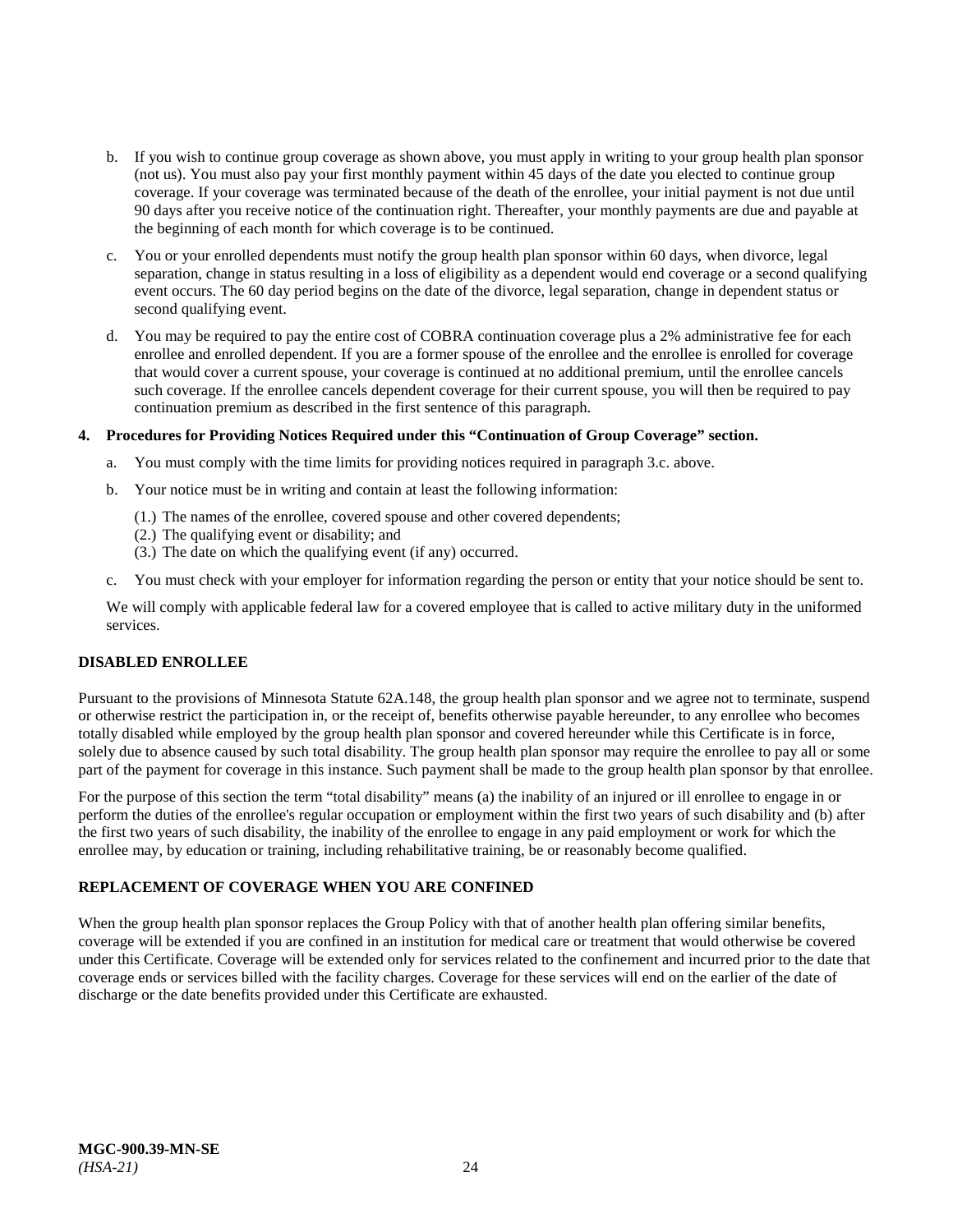# <span id="page-30-0"></span>**PUBLIC EMPLOYEES**

Certain retired employees of public or governmental entities and their dependents may be eligible for continued coverage upon retirement, pursuant to Minnesota Statute 471.61. If you qualify under this law, you may be required to pay the entire premium for continued coverage and will be required to notify your employer within certain deadlines, of your intent to continue coverage.

# <span id="page-30-1"></span>**TERMINATION**

An insured's coverage under this Certificate terminates, when any of the following events occur.

- 1. The premium payment is due on or before the beginning of the month during which coverage is provided. There is a 31 day grace period during which to pay the required payment. Coverage under this Certificate will continue in effect during the grace period. If no payment is received by us within the 31-day grace period, we will send the enrollee a notice of termination, stating that coverage will terminate 30 days from the date of notice for the enrollee and dependent. Coverage terminates, retroactive to the paid through date, but not more than 60 days prior to the end of the notice period. We are not obligated to accept any payment after the end of the grace period.
- 2. When an enrollee ceases to be eligible under the terms of the Group Policy, coverage for the enrollee and all enrolled dependents terminates on the last day of the month in which the enrollee's eligibility ceases, unless group continuation is elected as described in "Continuation of Group Coverage" above.
- 3. When an enrolled dependent no longer meets this Certificate's definition of eligible dependent, coverage for that dependent terminates on the last day of the month in which the dependent's eligibility ceases, unless group continuation is elected as described in "Continuation of Group Coverage" above.
- 4. When the Certificate maximum eligibility period under the group continuation coverage described in "Continuation of Group Coverage" above expires for an enrollee or dependent.
- 5. When the Group Policy is terminated, either as requested by us or the health plan sponsor, in accordance with the terms of the Group Policy.
- 6. When the group health plan sponsor terminates participation under the Group Policy.
- 7. In the event of misstatements made by the applicant in the application for coverage under this plan, no misstatement, except fraudulent misstatements, shall be used to void this Certificate or deny a claim for benefits covered under this Certificate for loss incurred or disability commencing after the expiration of the two year period beginning from the issue date of this Certificate.

If an enrollee or enrollee's dependent no longer meets the group health plan sponsor's eligibility requirements, or if the group health plan sponsor has forwarded enrollment for an enrollee or enrollee's dependent to us, regardless of whether such enrollee or enrollee's dependent meets their eligibility requirements, we are required to obtain the enrollee or enrollee's dependent's signature before we may retroactively terminate coverage under this Certificate. If a required signature is not obtained, the group health plan sponsor is required to pay the premium for an enrollee or enrollee's dependent up to the date of termination. A signature is not required for retroactive termination for any other reason, including, but not limited to, voluntary or involuntary termination of employment or because the enrollee or enrollee's dependent committed fraud or misrepresentation with respect to eligibility or any other material fact.

We make a good faith effort to notify all insureds of termination at least 30 days before the effective termination date, except if we have reasonable evidence to indicate that it will be replaced by a substantially similar policy, plan or contract. In no event shall this provision extend coverage more than 120 days beyond the date coverage would otherwise cancel, based on the terms shown above.

In the case of a dependent child who is losing coverage because of attainment of the limiting age of 26, we will send a notice of termination to the insured's last known address at least 60 days before the termination date.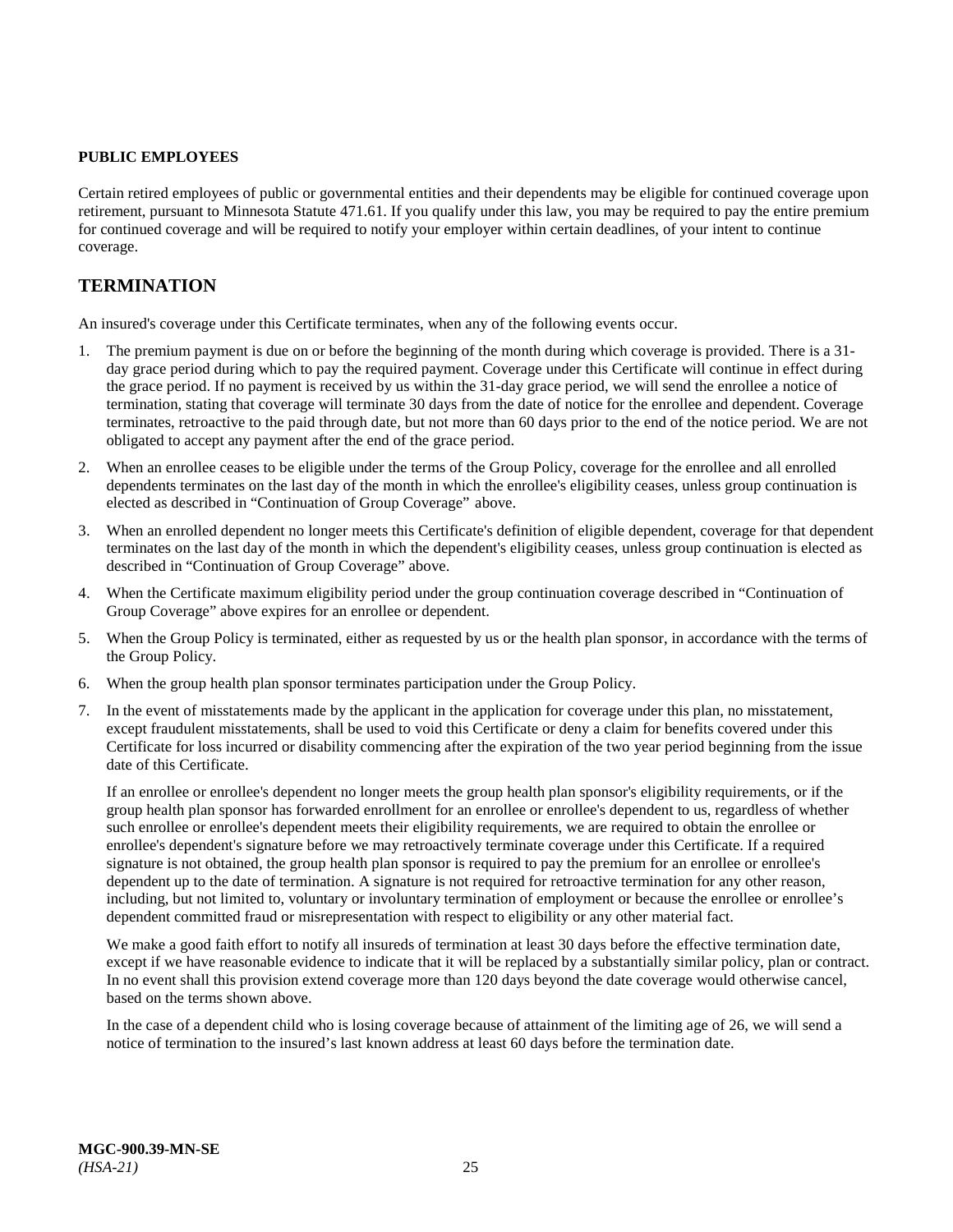To the extent that a termination would be considered a rescission (a cancellation or discontinuance of coverage under a health plan that has a retroactive effect) under federal law under items 2, 3 and 4 above, the group health plan sponsor is required to give the insured 30 days advance notice of termination.

# <span id="page-31-0"></span>**STANDARD PROVISIONS**

• **Reinstatement:** If any renewal premium is not paid within the time granted the insured for payment, a subsequent acceptance of premium by the insurer or by any agent duly authorized by the insurer to accept such premium, without requiring an application for reinstatement, the insured's policy shall be reinstated. If the insurer or such agent requires an application for reinstatement and issues a conditional receipt for the premium paid, the policy will be reinstated upon approval of such application by the insurer or, lacking such approval, upon the forty-fifth day following the date of such conditional receipt unless the insurer has previously notified the insured in writing of its disapproval of such application.

The reinstated policy shall cover only loss resulting from such accidental injury as may be sustained after the date of reinstatement and loss due to such sickness as may begin more than ten days after such date. In all other respects the insured and insurer shall have the same rights thereunder as they had under the policy immediately before the due date of the defaulted premium, subject to any provisions endorsed hereon or attached hereto in connection with the reinstatement. Any premium accepted in connection with a reinstatement shall be applied to a period for which premium has not been previously paid, but not to any period more than 60 days prior to the date of reinstatement.

- Legal Actions: No action at law or in equity shall be brought to recover on this policy prior to the expiration of 60 days after written proof of loss has been furnished in accordance with the requirements of this policy. No such action shall be brought after the expiration of three years after the time written proof of loss is required to be furnished.
- **Time Limit on Certain Defenses:** After two years from the date of issue of this Certificate no misstatements, except fraudulent misstatements, made by the insured in the application for coverage under this Certificate shall be used to void the coverage under this Certificate or to deny a claim for loss incurred or disability commencing after the expiration of such two year period.

# <span id="page-31-1"></span>**CLAIMS PROVISIONS**

**Notice of Claims.** If you receive services from a network provider, the provider will submit a claim to us for you. If you receive services from a non-network provider, you must submit a claim to us. You can get a claim form on our website at [healthpartners.com](https://www.healthpartners.com/hp/index.html) or by calling Member Services. Send us your claim form with an itemized list of the services provided on the provider's stationery, including the following information:

- Identification of provider: full name, address, tax or license ID numbers, and provider numbers.
- Patient information: first and last name, date of birth, gender, relationship to plan member, and daytime phone number.
- $Date(s)$  of service.
- Charge for each service.
- Place of service (office, hospital, etc.).
- For injury or illness: date and diagnosis.
- For inpatient claims: admission date, patient status, attending physician ID.
- Days or units of service.
- Revenue, diagnosis, and procedure codes.
- Description of each service.

Send any claims to:

HealthPartners Insurance Company 8170 33rd Avenue South P.O. Box 1289 Minneapolis, MN 55440-1289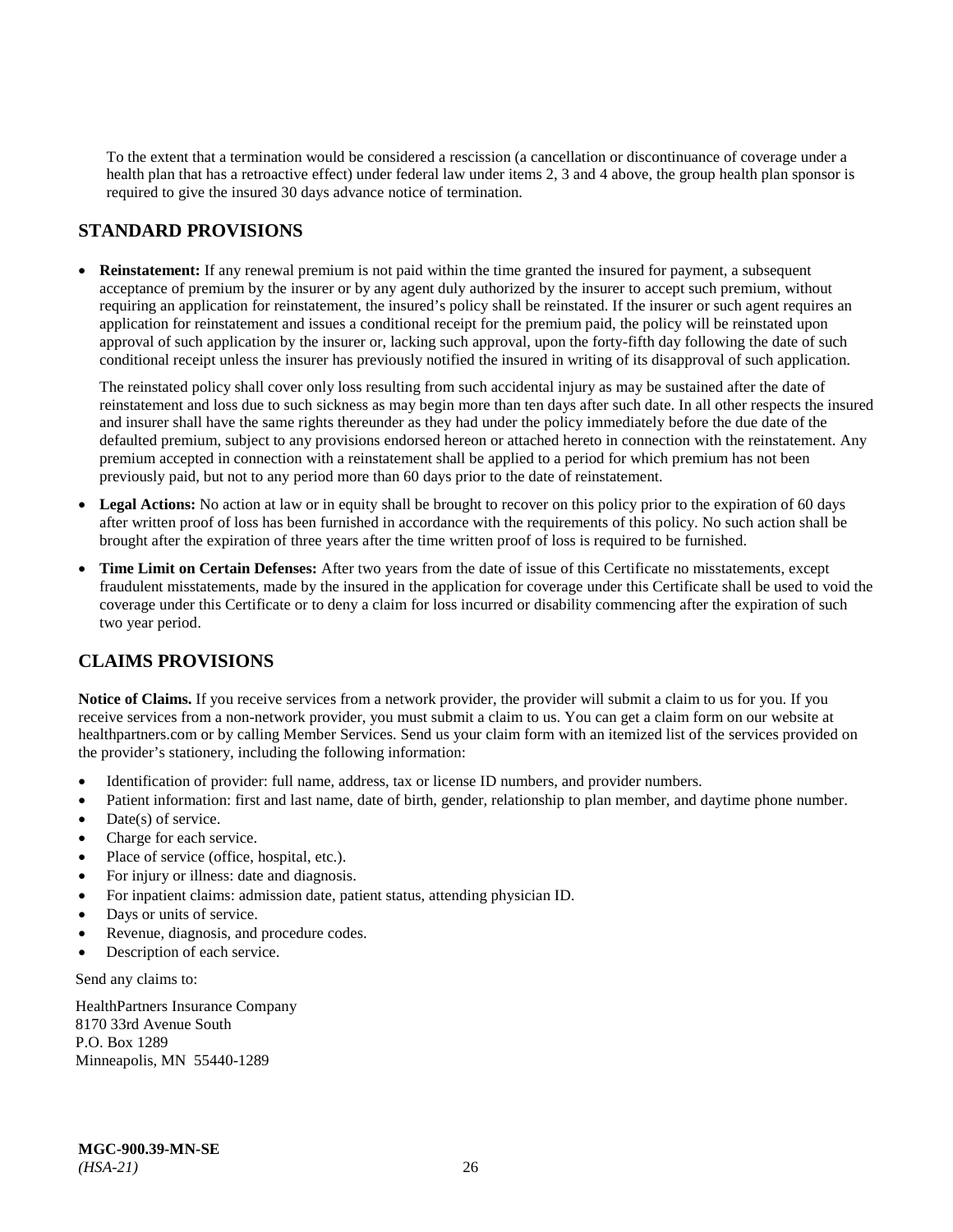**Information.** When you seek coverage for goods or services under this Plan, you grant us the right to collect and review any claims, eligibility, coordination of benefits, or medical or dental information necessary to make a proper determination of coverage under this Plan. In the event you fail to cooperate with or execute any documents necessary for our review of coverage requests, or coordination of benefits, or rights of subrogation, we reserve the right to refuse to grant coverage without receipt of necessary information.

**Proof of Loss.** You must submit an itemized bill which documents the date and type of service, provider name and charges for covered services. Bills must be submitted within 90 days after the date services were first received. Where this section provides for payments contingent upon a period of confinement, these 90 days shall begin at the end of the period for which we are liable. If you do not furnish proof within 90 days as required, benefits shall still be paid for that loss if (1) it was not reasonably possible to give proof within those 90 days and (2) proof is furnished as soon as reasonably possible. Any bills for covered services must be submitted to the plan within 15 months of incurring the charges. Any bill received after 15 months from the date of service can be denied even if it is for a covered service, unless you were unable to submit the bill because you were legally incompetent.

# <span id="page-32-0"></span>**STATEMENT OF ERISA RIGHTS**

For group health plans that are subject to ERISA, federal law and regulations require that this "Statement of ERISA Rights" be included in this Group Certificate. This "Statement of ERISA Rights" is not applicable to group health plans that are not subject to ERISA. Your group health plan sponsor can tell you whether or not your plan is subject to ERISA. ERISA rights are in addition to any rights you may also have under state law; however, federal law may not invalidate, impair or supercede state law.

As a participant in this Plan you are entitled to certain rights and protections under the Employee Retirement Income Security Act of 1974 (ERISA). ERISA provides that all plan participants shall be entitled to:

# **Receive Information About Your Plan and Benefits**

Examine, without charge, at the plan administrator's office and at other specified locations, such as worksites and union halls, all documents governing the plan, including insurance contracts and collective bargaining agreements, and where applicable, copies of the latest annual report (Form 5500 Series) filed by the plan with the U.S. Department of Labor and available at the Public Disclosure Room of the Employee Benefits Security Administration.

Obtain, upon written request to the plan administrator, copies of documents governing the operation of the plan, including insurance contracts and collective bargaining agreements, and, where applicable, copies of the latest annual report (Form 5500) and updated summary plan description. The administrator may make a reasonable charge for the copies.

Receive a summary of the plan's annual financial report. The plan administrator is required by law to furnish each participant with a copy of this summary annual report.

# **Continue Group Health Plan Coverage**

Continue health care coverage for yourself, spouse or dependents if there is a loss of coverage under the plan as a result of a qualifying event. You or your dependents may have to pay for such coverage. Review this summary plan description and the documents governing the plan on the rules governing your COBRA continuation coverage rights. See "Continuation of Group Coverage" in this Group Certificate.

# **Prudent actions by Plan Fiduciaries**

In addition to creating rights for plan participants, ERISA imposes duties upon the people who are responsible for the operation of the employee benefit plan. The people who operate your plan, called "fiduciaries" of the plan, have a duty to do so prudently and in the interest of plan participants and beneficiaries. No one, including your employer, your union or any other person, may fire you or otherwise discriminate against you in any way to prevent you from obtaining a benefit or exercising your rights under ERISA.

# **Enforce Your Rights**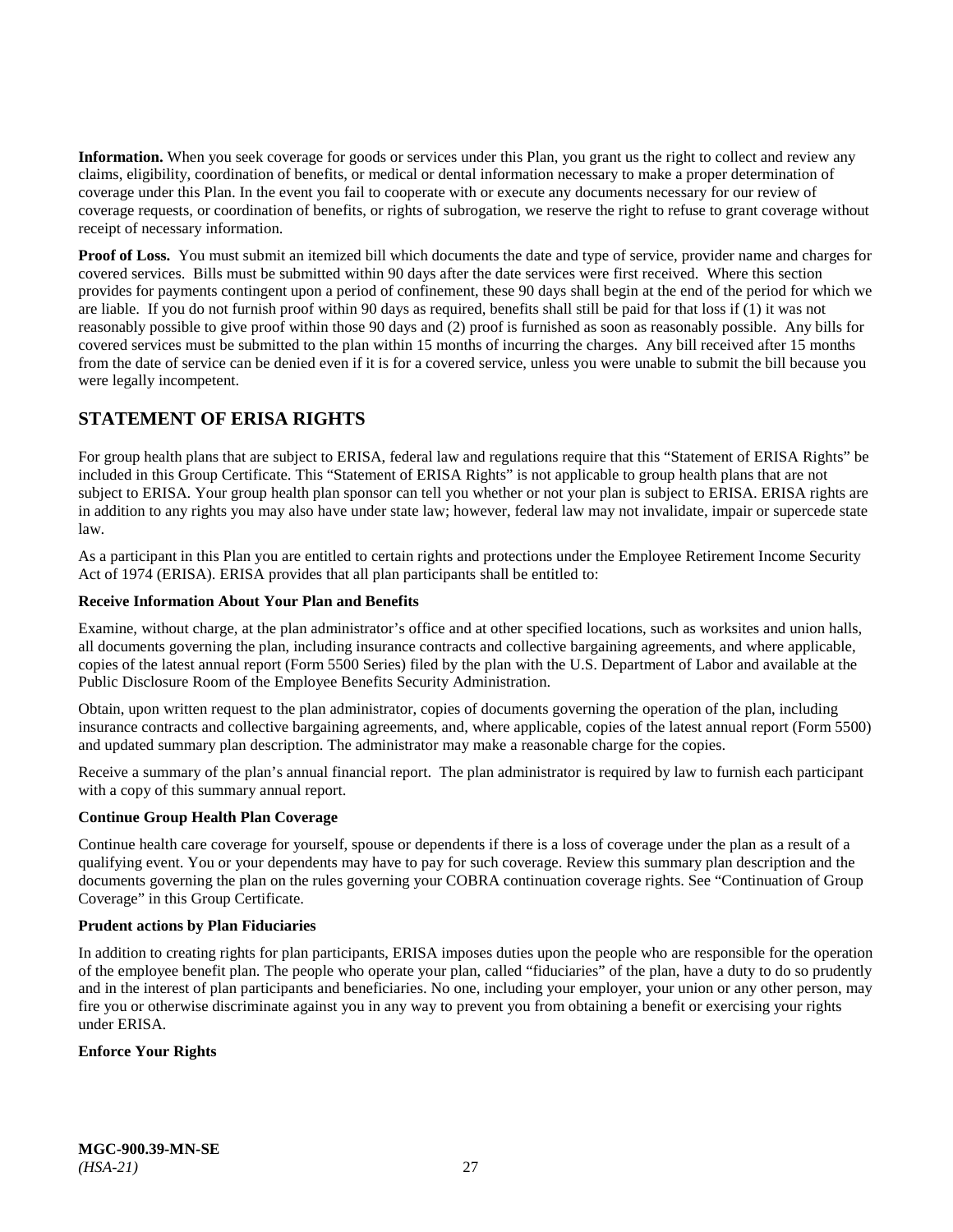If your claim for a welfare benefit is denied or ignored in whole or in part, you have a right to know why this was done, to obtain copies of non-privileged documents relating to the decision without charge, and to appeal any denial, all within certain time schedules.

Under ERISA, there are steps you can take to enforce the above rights. For instance, if you request a copy of plan documents or the latest annual report from the plan and do not receive them within 30 days, you may file suit in a Federal court. In such case, the court may require the plan administrator to provide the materials and pay you up to \$110 a day until you receive the materials, unless the materials were not sent because of reasons beyond the control of the administrator. If you have a claim for benefits which is denied or ignored, you may file suit in a state or Federal court. In addition, if you disagree with the plan's decision or lack thereof concerning the qualified status of a domestic relations order or a medical child support order, you may file suit in Federal court. If it should happen that the plan fiduciaries misuse the plan's money, or if you are discriminated against for asserting your rights, you may seek assistance from the U.S. Department of Labor, or you may file suit in a Federal court. The court will decide who should pay court costs and legal fees. If you are successful, the court may order the person you have sued to pay these costs and fees. If you lose, the court may order you to pay these costs and fees, for example, if it finds your claim frivolous.

# **Assistance With Your Questions**

<span id="page-33-0"></span>If you have questions about the plan, you should contact the plan administrator. If you have questions about this statement or about your rights under ERISA, or if you need assistance in obtaining documents from the plan administrator, you should contact the nearest office of the Employee Benefits Security Administration, U.S. Department of Labor, listed in your telephone directory or the Division of Technical Assistance and Inquiries, Employee Benefits Security Administration, U.S. Department of Labor, 200 Constitution Avenue N.W., Washington, D.C. 20210. You may also obtain certain publications about your rights and responsibilities under ERISA by calling the publications hotline of the Employee Benefits Security Administration.